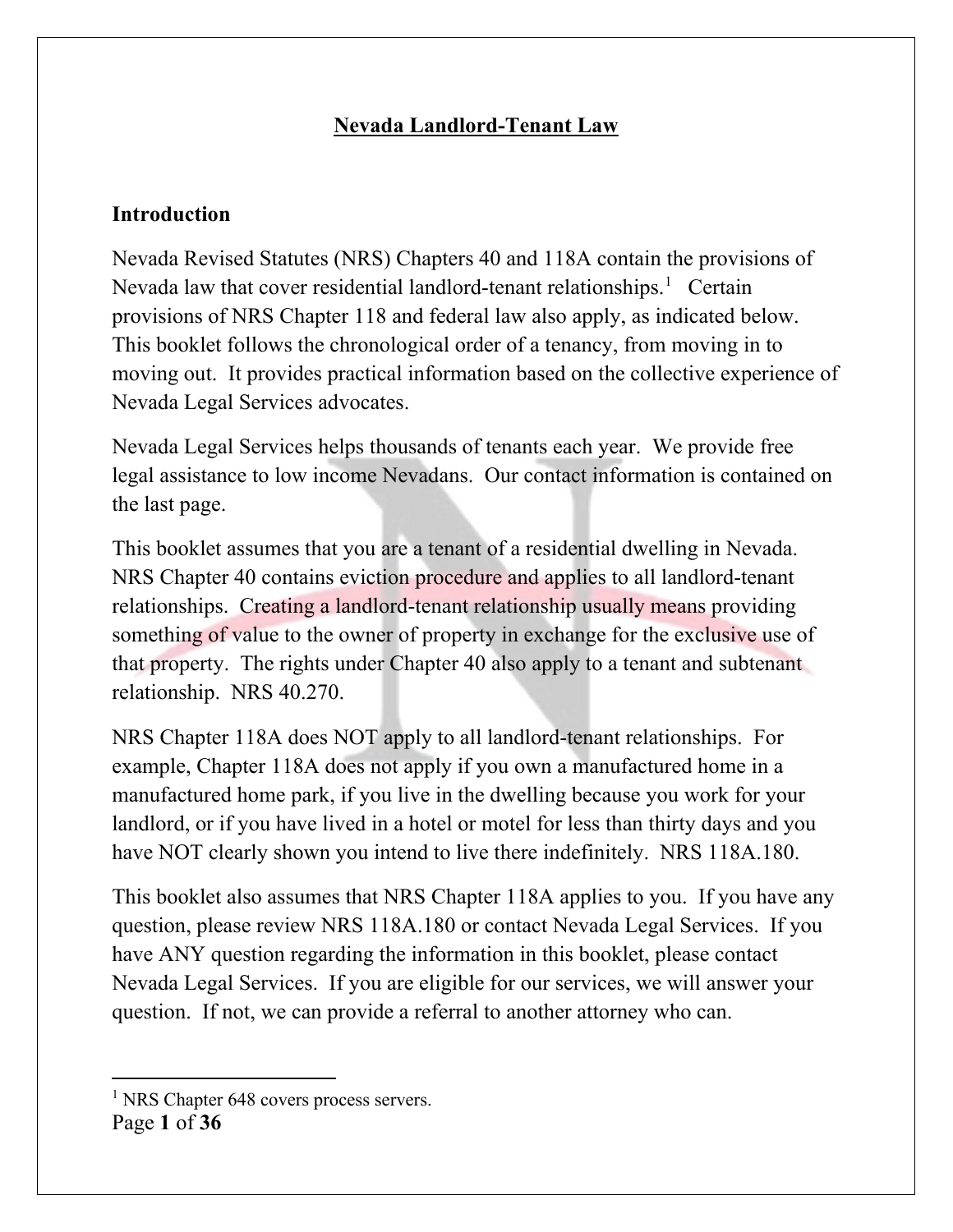### **Part One-Moving In**

### **I. Lease Requirements**

Nevada law does not require a written lease with your landlord, except if you rent a dwelling for more than 1 year. NRS 111.210 and 118A.160. Many landlords use the same form over many years. Sometimes, these forms contain illegal provisions. You should read your entire lease before signing it. If you disagree with any provision, you should ask your landlord to change or cancel it. You cancel the provision by crossing out the disputed sentences and putting your initials, along with the landlord's initials, beside the deleted portion.

The following information will help you figure out if your lease contains anything illegal. If your lease contains an illegal provision, NRS 118A.200(5) and 118A.220(1)(a) void or cancel it by operation of law. This means that even though you signed the lease, the law would not allow the landlord to enforce it against you. At the same time, even though your lease has an illegal provision, it does not mean the entire lease is void. Leases usually have a savings clause that allows enforcement of the lease despite an unenforceable or illegal provision.

Pay attention to the duration of the lease, when it begins and ends, the amount charged for rent and late fees, and the amount you must deposit as security. Always get a copy of any lease that you sign.

If a landlord offers a written lease, NRS 118A.200 requires:

- 1. The lease must be signed by you and landlord or manager.
- 2. The landlord must provide a free copy of the lease to you.
- 3. The lease must contain certain terms, such as:
	- (a) Duration of the agreement (six months/twelve months/etc);
	- (b) Amount of rent and the manner and time of its payment;
	- (c) Occupancy by children or pets;
	- (d) Services included with the dwelling;
	- (e) Fees which are required and the purposes of the fee;
	- (f) Deposits which are required and the conditions for their refund;

Page **2** of **36**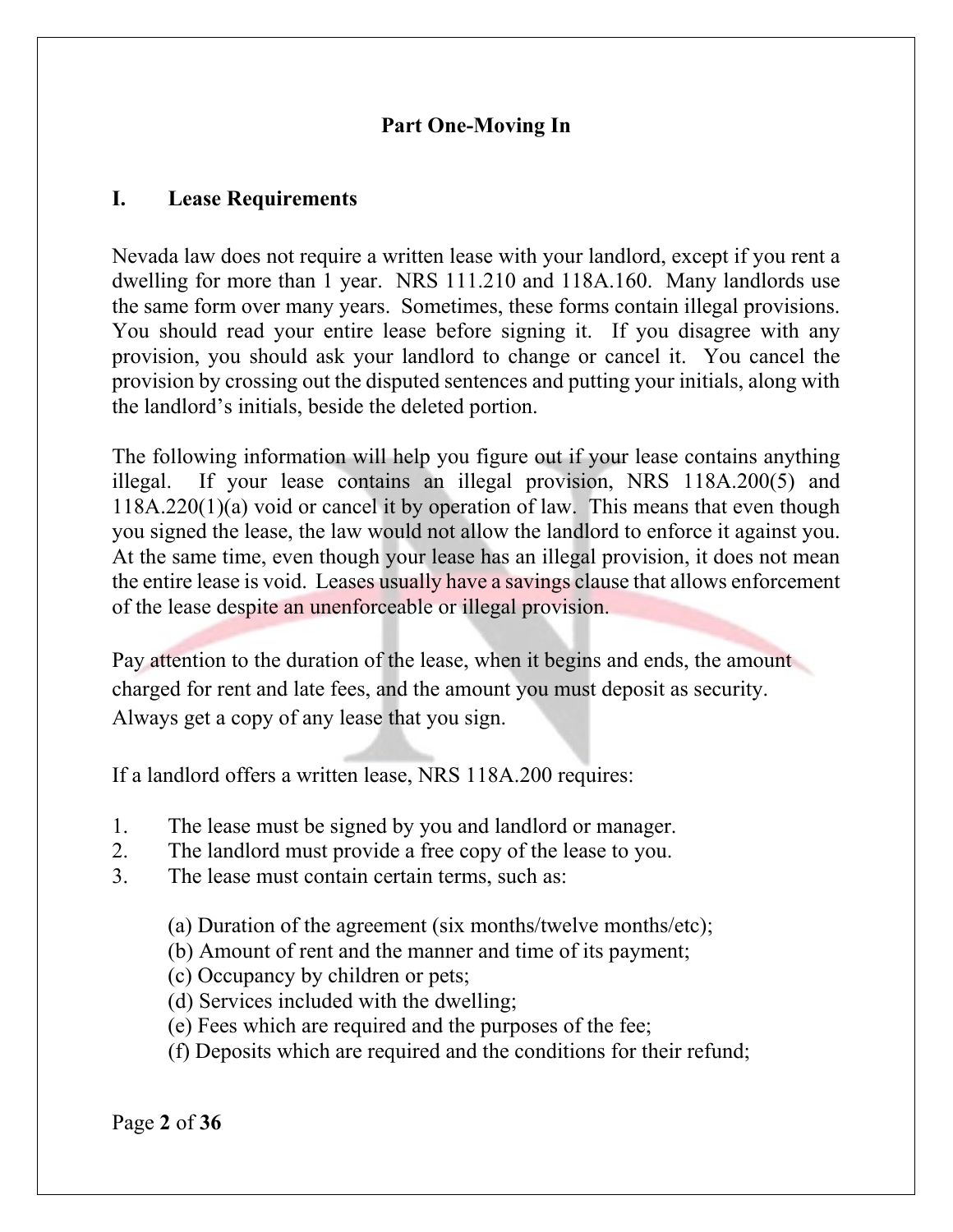(g) Charges which may be required for late or partial payment of rent or for return of any dishonored check;

(h) Inspection rights of the landlord;

(i) A listing of persons or numbers of persons who are to occupy the dwelling;

(j) Respective responsibilities of you and the landlord as to the payment of utility charges;

(k) A signed record of the inventory and condition of the premises under your exclusive custody and control;

(l) A summary of the provisions of NRS 202.470 (criminal nuisance);

(m) Information regarding the procedure by which you may report to the appropriate authorities: (1) A nuisance or (2) A violation of a building, safety or health code or regulation;

(n) Information regarding your right to display the U.S. flag, as set forth in NRS 118A.325.

Any written lease that violates the previous terms is void. NRS 118A.200(6).

Presumptions when lease is silent

If your written or verbal lease does NOT address the following matters, NRS 118A.200(5) presumes that:

(1) There are no restrictions on occupancy by children or pets.

 (2) Maintenance and waste removal services are provided without charge to you.

 (3) No charges to the tenant for partial or late payments of rent or for dishonored checks.

 (4) Other than normal wear, the premises will be returned in the same condition as when the tenancy began.

This means that if your verbal or written lease does not contain any provision regarding late fees, the landlord cannot charge anything for the late payment of rent.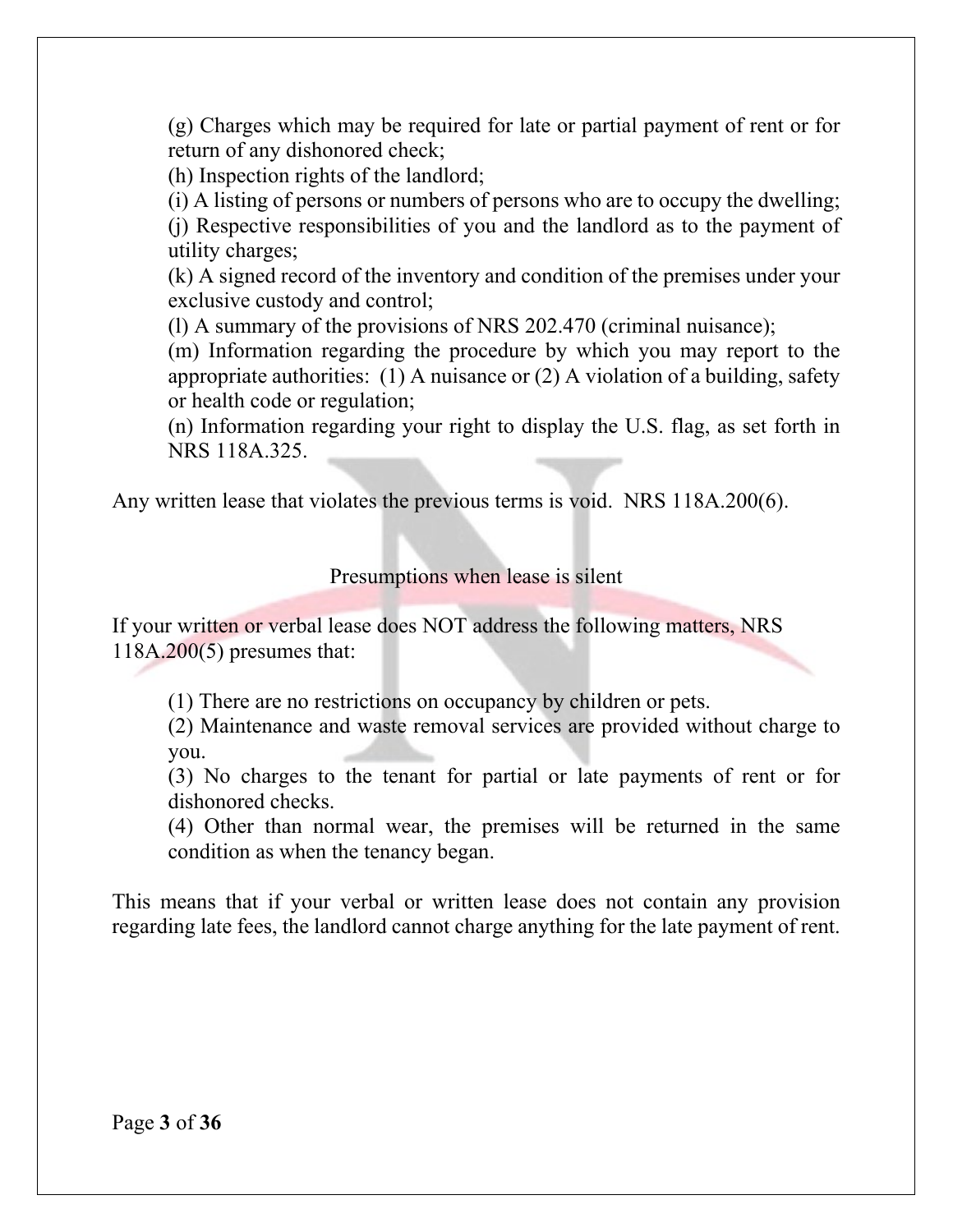Prohibited lease terms

NRS 118A.220(1) prohibits any lease that requires you to:

(1) Give up any right under NRS Chapter 118A;

(2) Confess judgment (admit in a formal court document) for any claim arising out of lease or give up any future legal claim against the landlord based on the landlord's actions or omissions;

(3) Pay the landlord's attorney's fees, but the prevailing party may claim attorney's fees;

(4) Provide notice longer than notice the landlord must supply to you.

Any lease provision that forces you to give up rights under Nevada NRS Chapter 118A is void and you can sue the landlord for any actual damage caused by the illegal provision. NRS 118A.220(2).

Can a landlord change lease terms?

NRS 118A.320 allows the landlord to change some lease terms, but not if the change affects (1) how much you pay for rent, utilities, or other charges, or (2) the duration of the lease. The change must also

- (1) Apply to all tenants, and
- (2) Promote the convenience, safety or welfare of the landlord or tenants, preserve the landlord's property from abusive use, or make a fair distribution of services and facilities held out for the tenants generally.

For any change in lease terms that does not affect payments or duration, the landlord must provide thirty days written notice. If you agree in writing, the change can happen immediately or anytime less than thirty days. NRS 118A.320(2)

If your lease has expired, you landlord must provide 30 days notice of any rent increase, if you rent by the week, or 60 days notice if you rent for any longer period of time.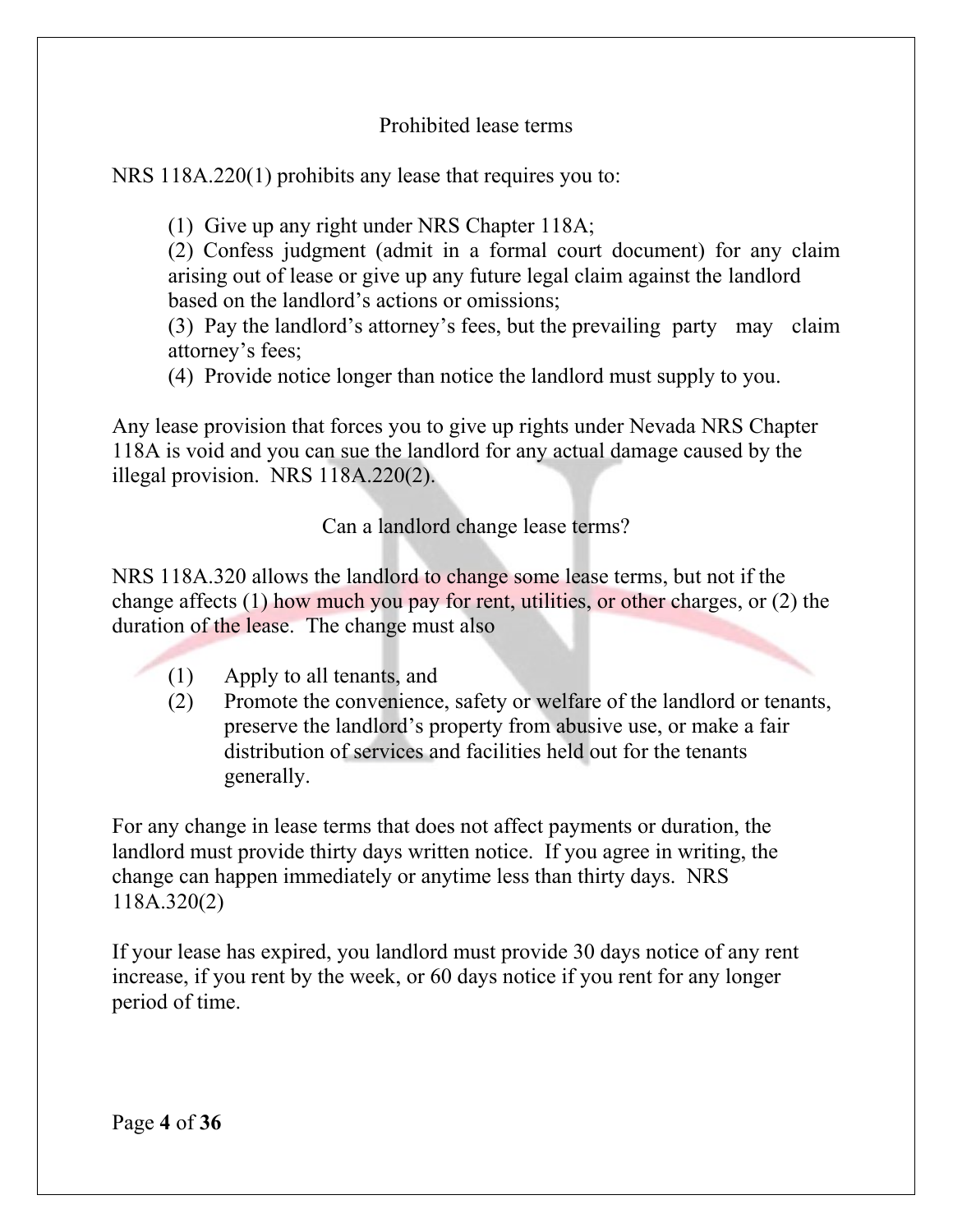### **II. Security Deposits**

NRS 118A.240, 118A.242, and 118A.244, govern security deposits in Nevada.

What is a security deposit?

A security deposit is an amount of money you provide to compensate the landlord for any unpaid rent or late fees, cleaning costs, and the cost of repairing damages, other than ordinary wear and tear. NRS 118A.240. A security deposit compensates the landlord for any of these costs incurred *after* you move out. "Security" is NOT a surety bond.

How much can a landlord require for a security deposit?

A landlord cannot require a deposit and nonrefundable cleaning fee that exceeds three months' rent. NRS 118A.240 and 118A.242. If your landlord requires you to pay the last month's rent, then the security deposit and nonrefundable cleaning fee cannot exceed two months' rent. During the term of your lease, a landlord cannot require you to deposit more for security. NRS 118A.320. If a new owner takes over, the new owner cannot require you to deposit more for security for thirty days or the duration of your lease, whichever is longer. NRS 118A.244(3)(b).

A security deposit cannot be nonrefundable, but the landlord can charge a nonrefundable cleaning fee. NRS 118A.242.

What is a surety bond?

A security deposit can also be a surety bond. Although Nevada law allows a surety bond instead of a security deposit, your landlord cannot require the bond and you cannot force the landlord to accept it. NRS 118A.242(2) and (3). Also, your landlord should not be able to evict you if you do not purchase a surety bond. This may be viewed as retaliation under NRS 118A.510(1)(f).

If you and the landlord agree to have surety bond instead of a deposit, you will pay an up-front fee for the bond that will cover the legal deductions normally

Page **5** of **36**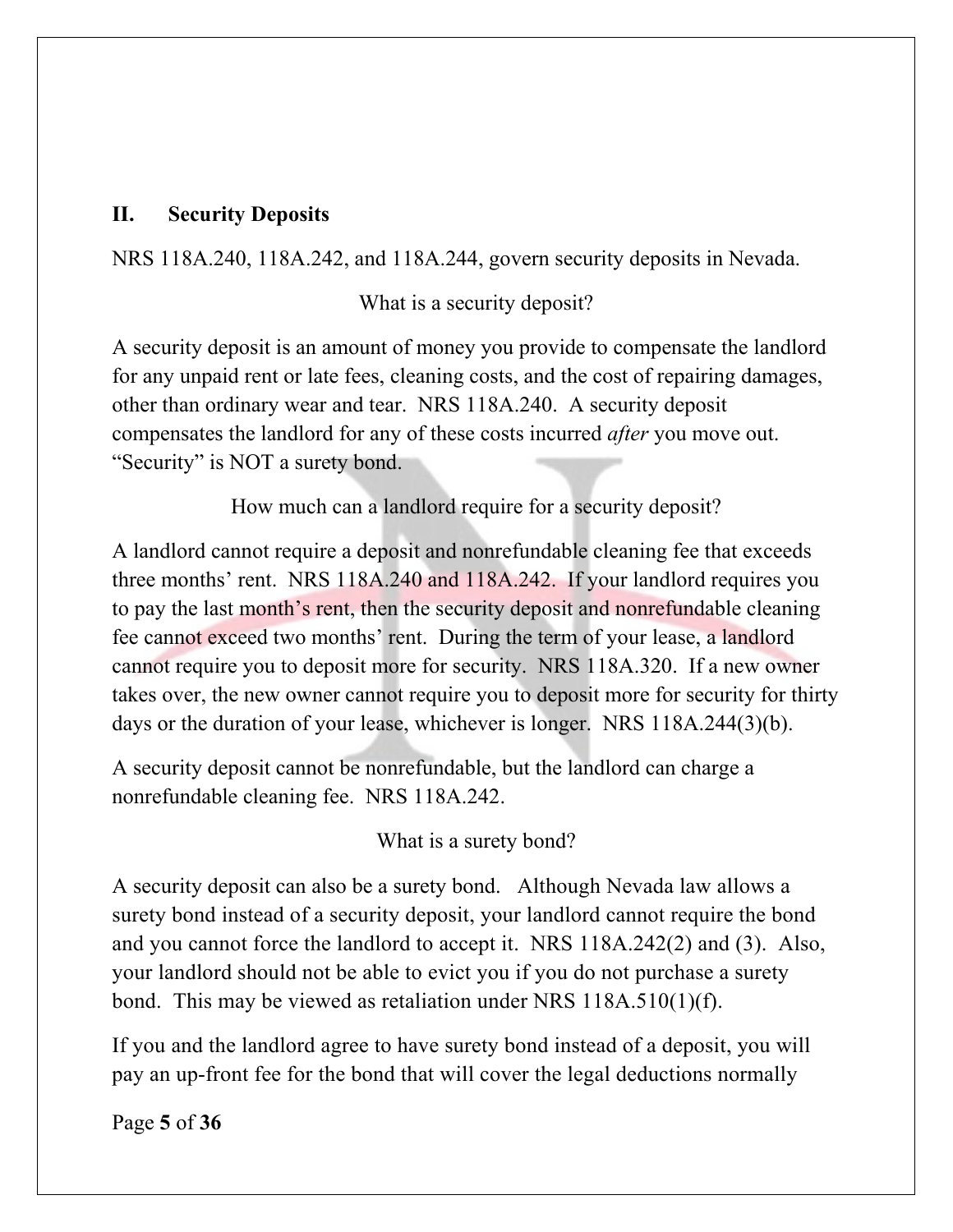paid by your security deposit. If you disagree with the charges, you must notify the surety bond company in writing. The surety bond can sue you for damages if the bond does not cover the costs allowable under NRS 118A.242. If the surety bond pays the landlord for damages that did not occur or are not allowable under NRS 118A.242, you may have to sue both the surety bond company AND the landlord. Because of this burden, we do not recommend that any tenant pay for a surety bond.

What can a landlord legally deduct from my security deposit?

NRS 118A.242 allows the landlord to claim from your security deposit or surety bond the cost to repair any damage to the dwelling, other than ordinary wear and tear, cleaning fees, and unpaid rent and late fees. These costs must have been caused by you. These costs must also be reasonable and lawful. The landlord can also claim any amount owed under your lease, but cannot deduct this amount from your security deposit or the surety bond. NRS 118A.242. The landlord has to return your security deposit within thirty days of you vacating the dwelling. If the landlord deducts any amount from your deposit, the landlord has to provide a written accounting to you within those thirty days.

How can I get my deposit back?

If the landlord fails to return your deposit and does not provide a written accounting within thirty days of moving, you can sue the landlord for up to two times the amount of your security deposit: your original deposit, plus statutory damages in an amount up to your original deposit. In deciding whether to award statutory damages, the judge can consider: (a) Whether the landlord acted in good faith; (b) The course of conduct between the landlord and you; and (c) The degree of harm to you caused by the landlord's conduct. NRS 118A.242(4). Keep in mind the landlord can countersue you for any amount due under your lease.

What can I do if I disagree with the landlord's deductions?

If you disagree with any deductions the landlord has made, you can sue the landlord. If the landlord has made any deductions to your security deposit, you have three arguments: (1) the damage did not occur; (2) the deductions were not warranted under the law; and (3) the costs were unreasonable, if warranted.

Page **6** of **36**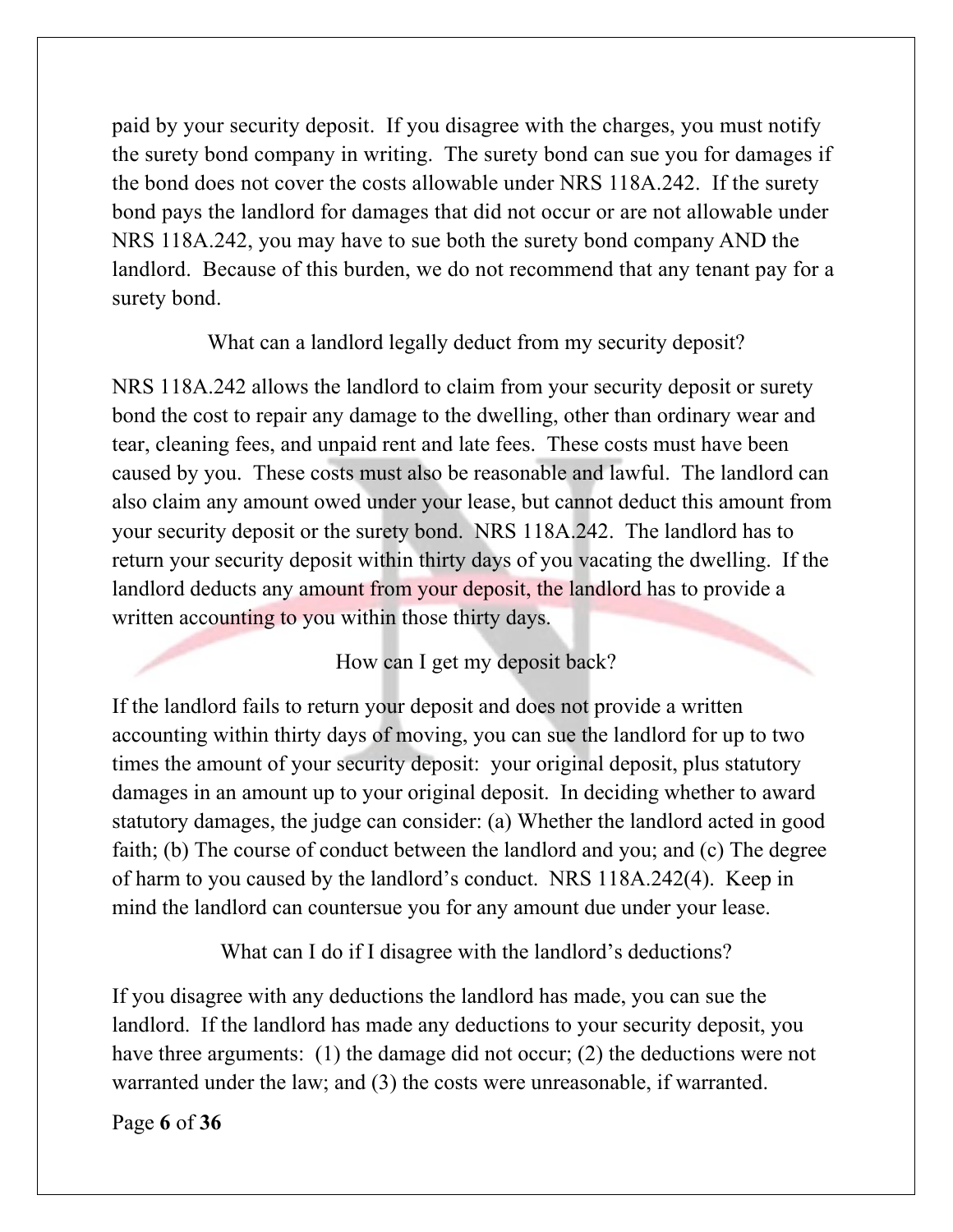For example, the landlord deducted the cost to repaint your dwelling based on many chips and scuffs on the walls. You deny this damage and your argument against this charge would be the damage did not occur (argument 1). If you lived in the dwelling for 10 years, you could also argue that the damage was ordinary wear and tear and thus, the deduction would not be warranted under NRS 118A.242 (argument 2). If the landlord charged \$10,000 to repaint, then you could also argue the costs were unreasonable (argument 3).

\* \* \*

### **Part 2-Problems After Moving In**

### **I. Problems with your dwelling**

Basic requirements

Nevada law requires a landlord to maintain a habitable dwelling unit. "Habitable" generally means livable or capable of allowing an average person to use and enjoy the dwelling and live free of defects affecting health or safety.

Under NRS 118A.290, your dwelling must comply with health and housing code, and have:

(1) hot and cold running water;

(2) floors and walls that provide adequate weather protection and do not leak;

(3) a working toilet;

(4) doors and windows that open, close, and fit properly;

(5) electrical outlets and wiring that operate safely;

(6) building and grounds free of garbage, rodents, insects, and vermin;

(7) adequate heat;

(8) other services, like ventilation, air conditioning, elevators, stoves, refrigerators, if supplied by the landlord when you moved in or required in your lease. In addition, the landlord may agree to provide appliances or furniture, and these items must also work properly.

Air conditioning, if not provided in your lease or in good working order when you move in, is NOT required under NRS 118A.290. Your lease may also require you to make repairs and perform maintenance tasks, so check your lease before complaining about any habitability problem or lease violation.

Page **7** of **36**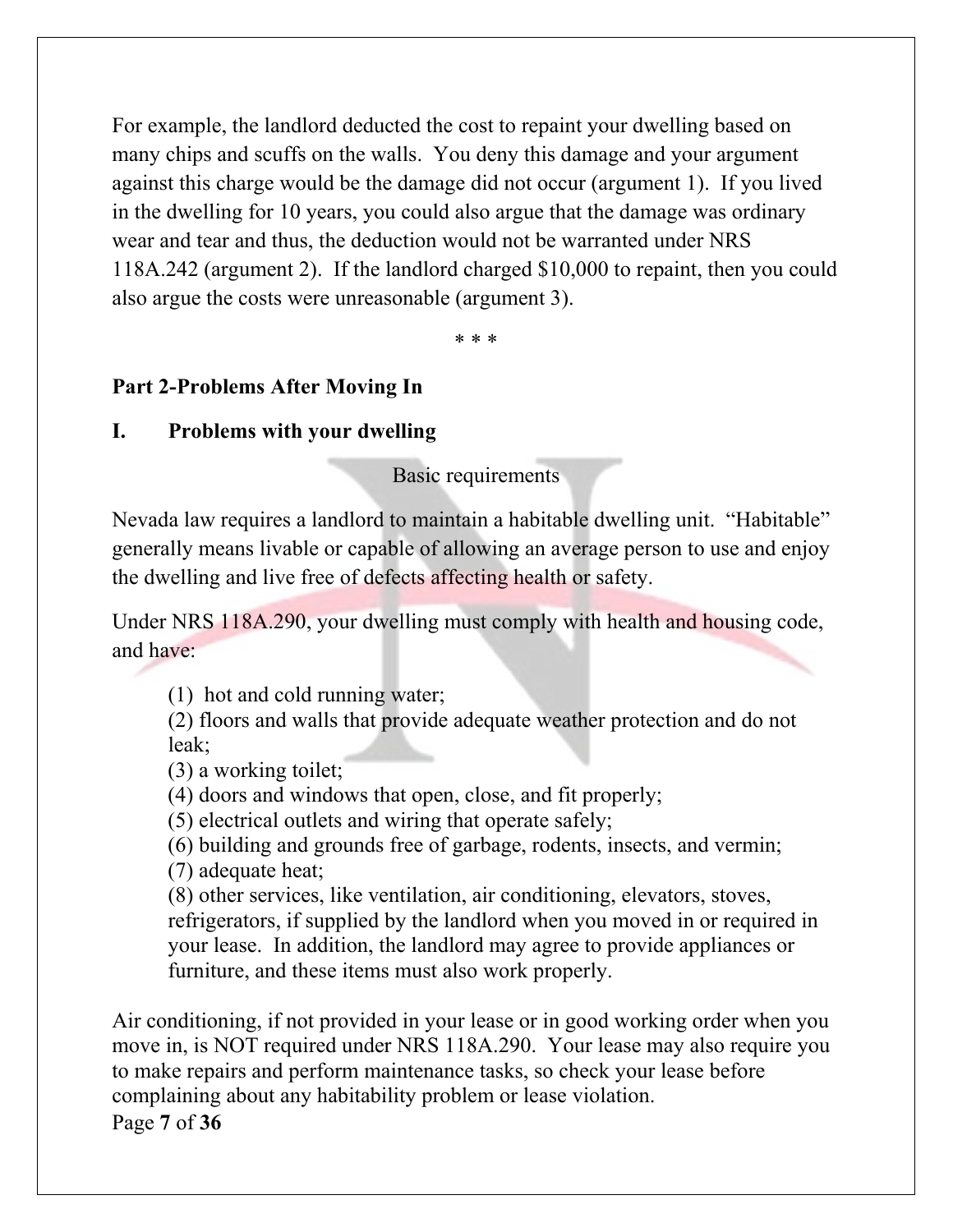NRS 118A.350, 118A.355, 118A.360, and 118A.380 contain your remedies if the landlord has failed to maintain a habitable dwelling. These laws have different requirements and a diagram follows this section.

NRS 118A.350 covers lease violations. NRS 118A.355 covers habitability violations (NRS 118A.290). NRS 118A.360 covers lease and habitability violations. NRS 118A.380 covers essential items or services *only*.

### Habitability and Lease Violations

NRS 118A.350, 118A.355 and 118A.360 contain remedies for habitability and lease violations. NRS 118A.350 covers lease violations and your remedies if the landlord violates your lease. You cannot withhold rent under NRS 118A.350 and this is the only difference between the remedies for lease violations under NRS 118A.350 and habitability violations under NRS 118A.355.

Remedies for essential items or services violations are contained in NRS 118A.380, and discussed in the Essential Items or Services section below. For a habitability violation, the following procedure must be used.

You must provide written notice to landlord

If you have a habitability problem with your dwelling, Nevada law requires you to provide written notice of the problem to the landlord or manager. Verbal notice or work orders are generally insufficient.

To pursue your rights under Nevada law, you should have evidence that you informed the landlord of a particular problem. The written notice is evidence. Also, you cannot seek these remedies if you or a member of your household caused the problem.

You must allow time for landlord to fix problem

Nevada law provides time for a landlord to fix the habitability problem. For problems other than essential services, you must give the landlord 14 days to fix the problem. If you want to repair and deduct and have an emergency, you can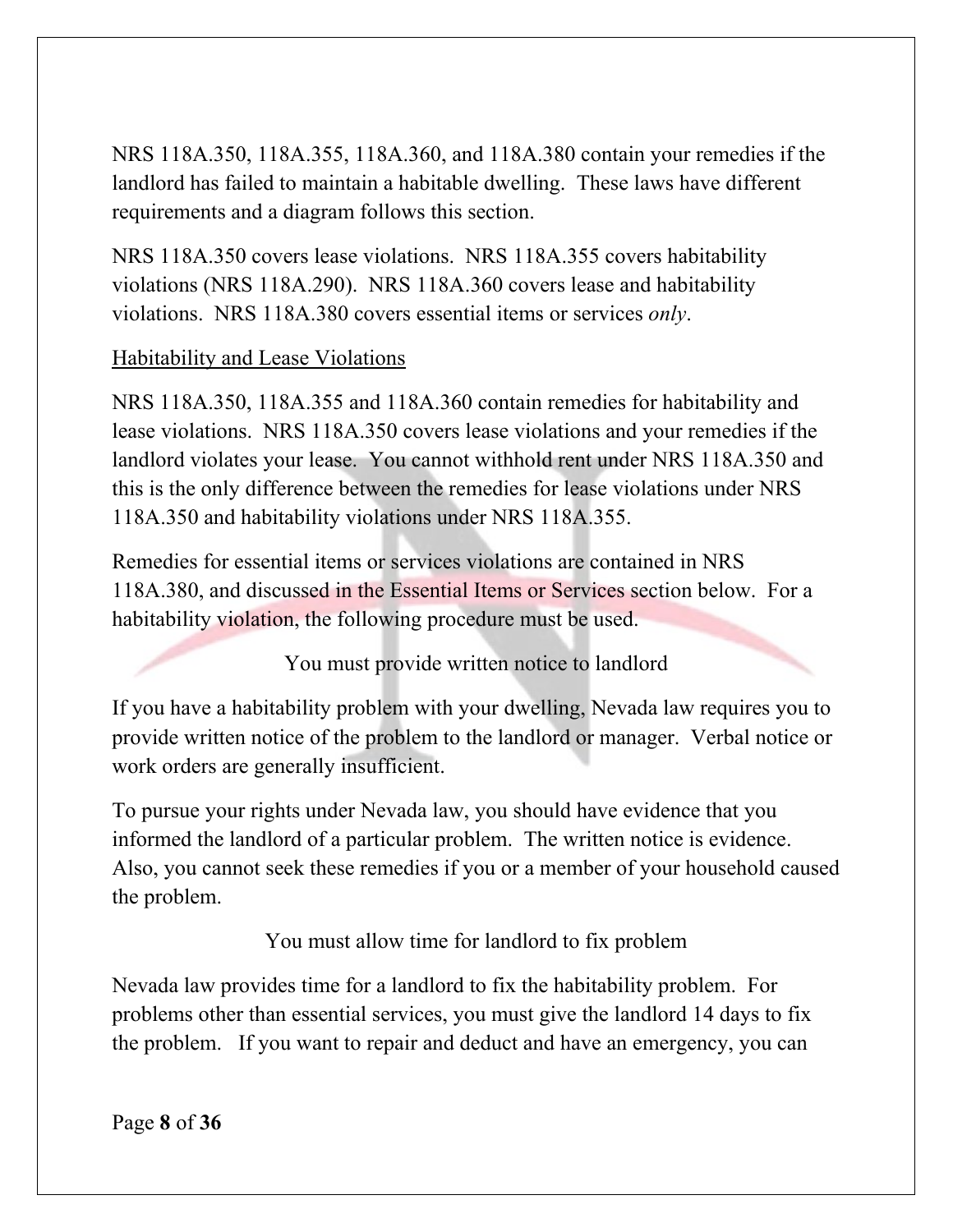require the landlord to fix the problem sooner than 14 days, but no sooner than 48 hours after issuing the notice.

### Remedies if the landlord does not fix the problem

If the landlord fails to fix or make a reasonable attempt to fix the problem, you can sue for damages, terminate your rental agreement and move out, withhold rent that becomes due, and repair and deduct. You cannot withhold rent if you owe rent to the landlord. Also, if you withhold rent, you must deposit your rent into an escrow account with the justice court. Unless you deposit your rent with the court, you will not have a defense if the landlord tries to evict.

#### Repair and deduct

You can also repair the problem yourself and deduct the cost from next month's rent. You can only repair the problem yourself if it will not cost more than one month's rent, and you can only repair and deduct a total of one month's rent every twelve months. Also, your lease may specify a person or company who must perform the work needed to fix the problem. Check your lease before you call anyone to repair the problem.

#### Condemnation

You can also contact your local building or health inspector if the problem is serious. The inspector could order the landlord to fix the problem or face condemnation. If the inspector condemns your dwelling, you will be forced to leave.

#### Substitutes for written notice

If you are suing the landlord for money damages under NRS 118A.350 and 118A.355, you do not need to issue a written notice if the landlord admits in court of knowing about the problem. This rarely happens.

If you want to withhold rent under NRS 118A.355, you do not need to issue written notice if the landlord has already received notice from code enforcement or some other government agency. Still, you must deposit your rent into an escrow account with the justice court.

Page **9** of **36**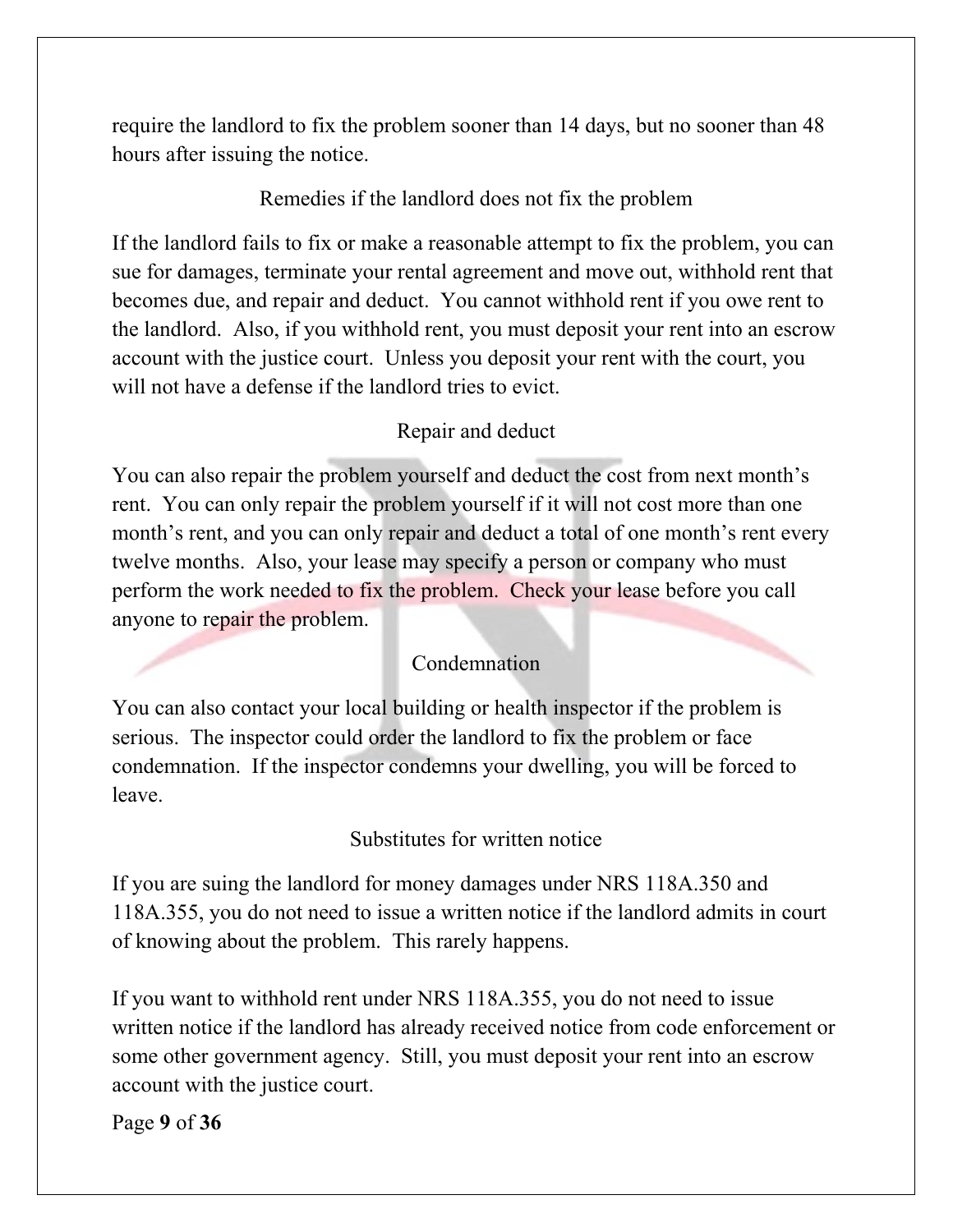Yet, we still strongly advise you to send your own notice, keep a copy of the notice, and wait fourteen days for the landlord to fix the problem. Always keep a copy of the notice that you give your landlord. You will need it as proof that you have complied with Nevada law if you decide to sue your landlord in court for damages or as a defense if your landlord should try to evict you.

# Landlord fixes the problem

If your landlord has completed the repairs, you must immediately pay the landlord any rent that you have lawfully withheld.

### Retaliation

If you withhold rent, the landlord could try to evict you using a five day pay rent or quit notice. This would violate Nevada law. See Part 3-Retaliation.

#### Essential Items or Services

Under NRS 118A.380, "essential items or services" are heat, air-conditioning, hot and cold running water, electricity, gas, a working door lock, or another essential item or service. Air conditioning is only an essential service if it is required in your lease or the service worked when you moved in. In Southern Nevada, most dwellings have air conditioning. You should always make sure your air conditioner works before moving in.

If you are going to use the remedies for essential services problems under NRS 118A.380, Nevada law prohibits you from also using the habitability remedies of NRS 118A.350 and 118A.360 under the previous section.

# Willful or negligent

If the lack of essential services is the result of the landlord's willful or negligent actions or inaction, then you can pursue your remedies under NRS 118A.380. If the essential services problem is not the result of willful or negligent actions of the landlord, then you must pursue the remedies under the previous section Habitability and Lease Violations.

Page **10** of **36**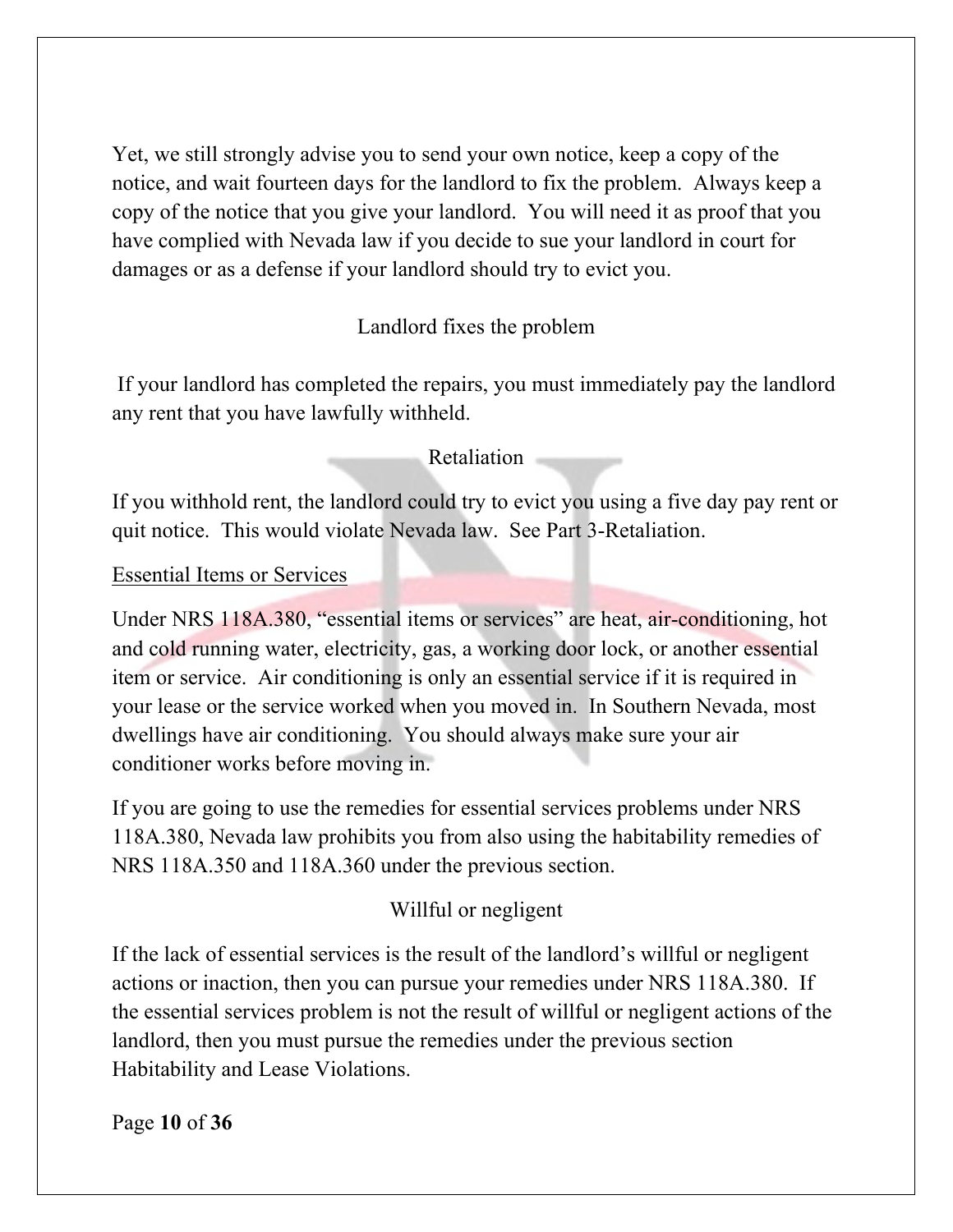# Written notice and forty-eight hours to fix

The landlord must treat your lack of essential services as an emergency that must be repaired within forty-eight hours. You should first provide written notice to your landlord and request that the repairs be made within forty-eight hours. These forty-eight hours do not include weekends or holidays.

What can I do if the landlord does not fix the problem?

If the landlord does not make the repairs, or does not make a good faith effort to complete the repairs, you can choose to do the following:

- a. Obtain or repair the essential services on your own, like a space heater, and deduct the cost from your next month's rent (you may have to use a person or firm specified in the lease to make these repairs);
- b. Sue your landlord for actual damages, including the reduction in the value of your use of your home;
- c. Withhold any rent that becomes due. You cannot be charged late fees until your landlord has attempted in good faith to repair the essential service. You do NOT need to deposit your rent into escrow with the court. You can choose this option only if rent is current at the time you give your landlord the written notice; or
- d. Obtain comparable substitute housing during the time that your essential service is not working. While you are renting the substitute housing, you do not owe your landlord any rent. If the substitute housing costs more than the rent that you pay to your landlord, you can recover the difference in cost from your landlord.

Substitutes for written notice

If you are suing the landlord for money damages under NRS 118A.380, you do not need to issue written notice if the landlord admits in court of the problems. This rarely happens.

Page **11** of **36**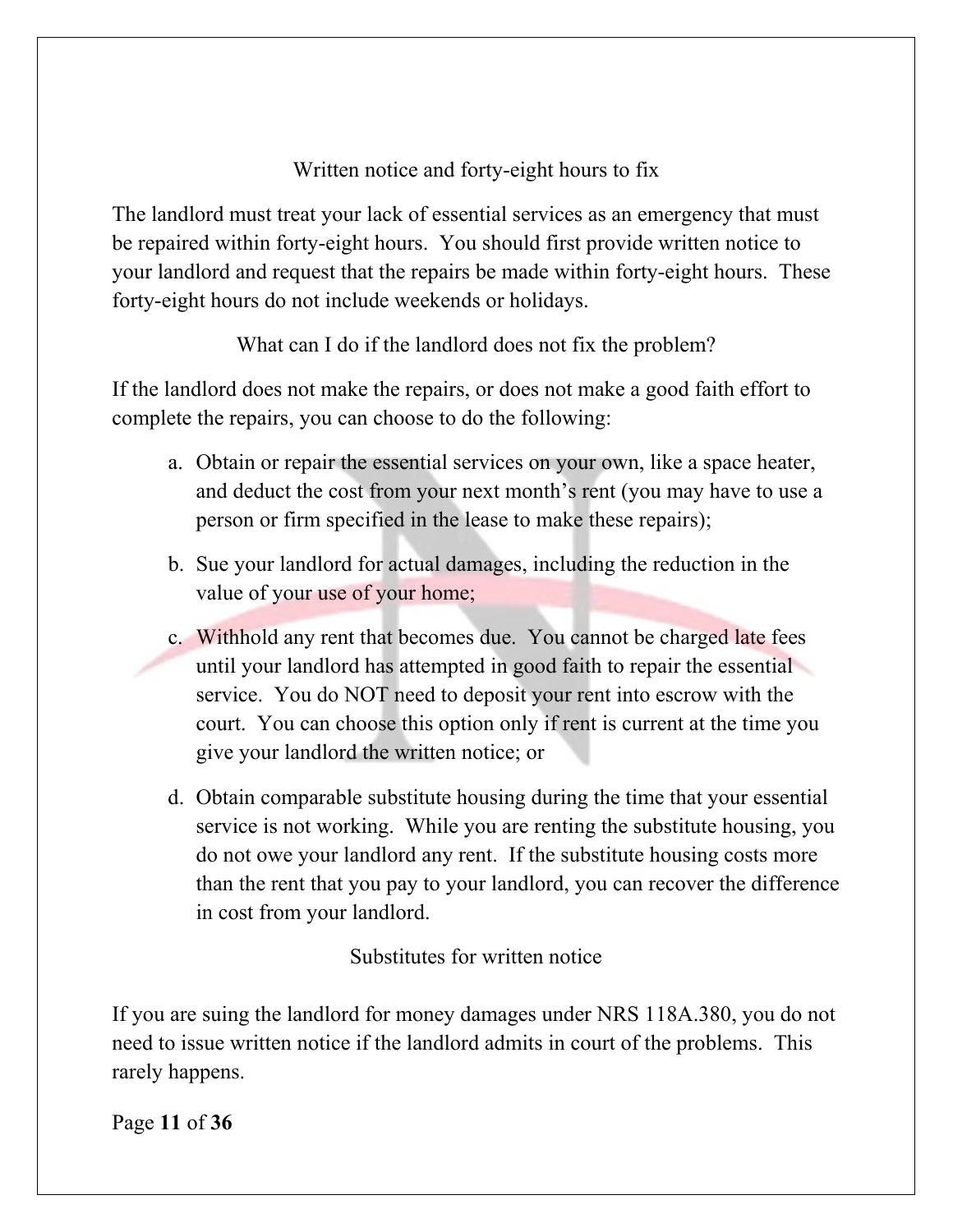If you want to withhold rent or sue for damages under NRS 118A.380, you do not need to issue written notice if the landlord has already received notice from code enforcement or some other government agency.

In both cases, however, we strongly advise you to send your own notice, keep a copy of the notice, and wait forty-eight hours for the landlord to fix the problem. Always keep a copy of the notice that you give your landlord. You will need it as proof that you have complied with Nevada law if you decide to sue your landlord in court for damages or as a defense if your landlord should try to evict you.

What if the landlord fixes the problem?

If your landlord has completed the repairs or your essential services have been restored, you must immediately pay the landlord any rent that you have lawfully withheld.

What if the landlord tries to evict me?

If you withhold rent, the landlord could try to evict you using a five day pay rent or quit notice. This would violate Nevada law. See Part 3- Retaliation.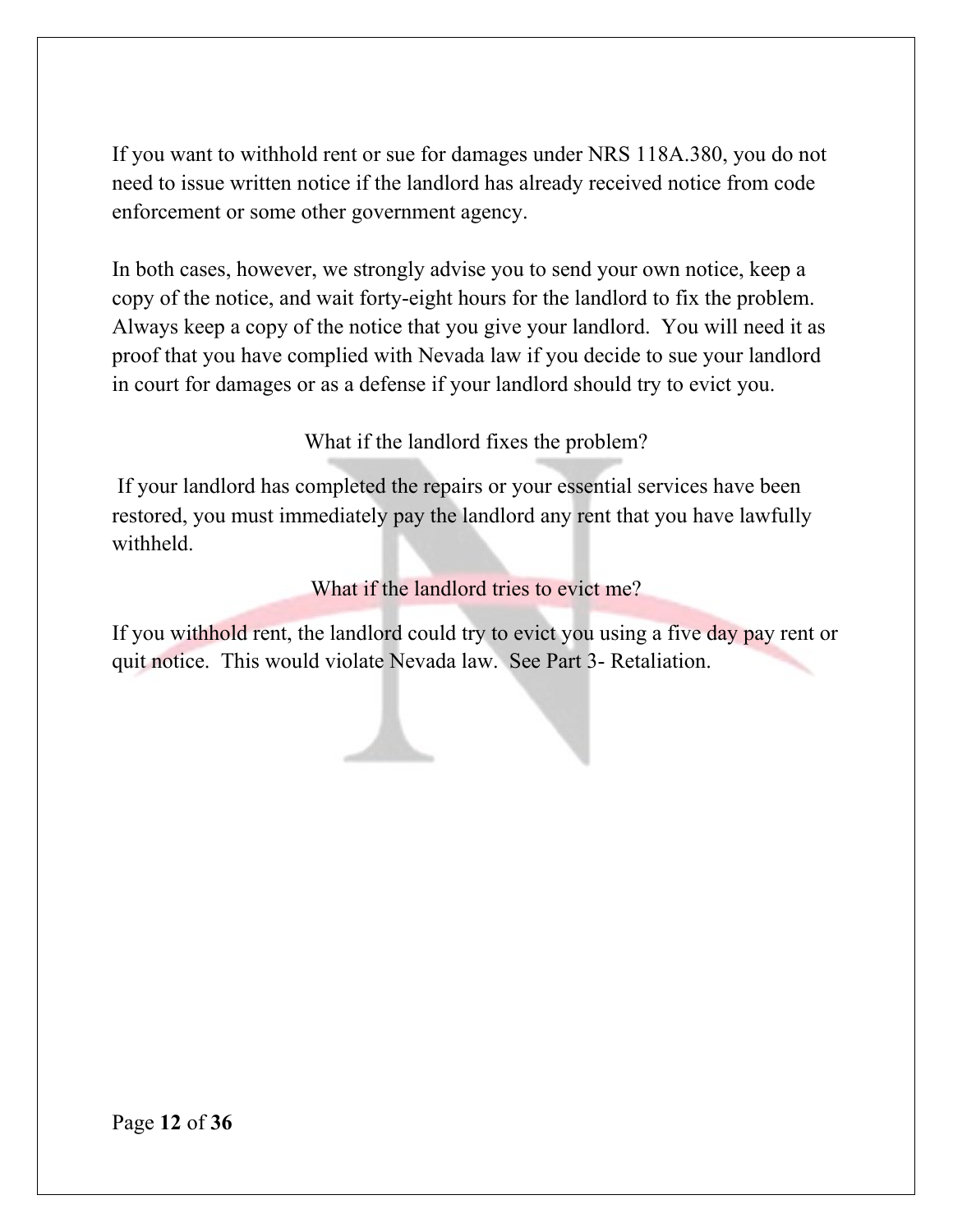#### Habitability Notices and Remedies

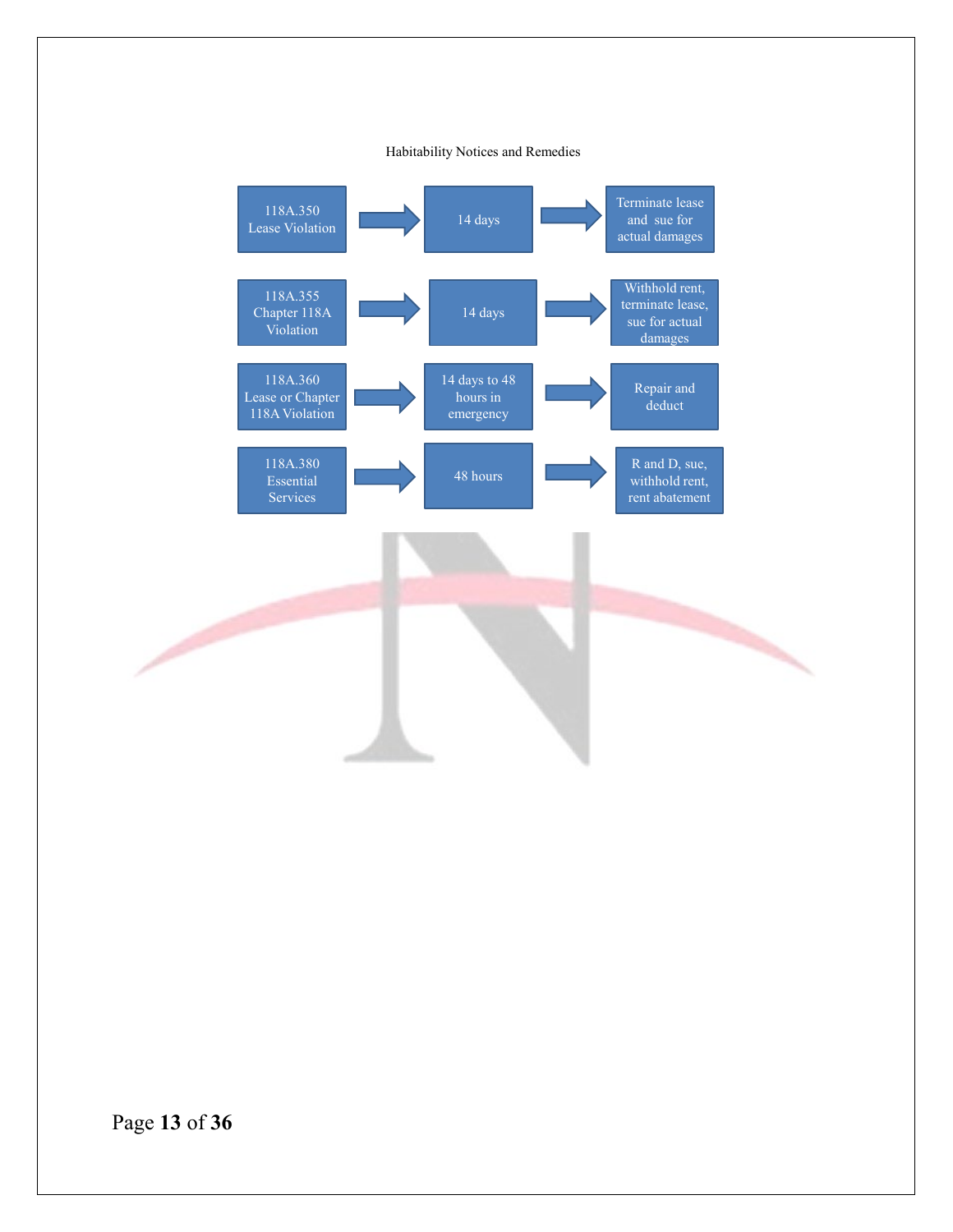# **Part 3-Retaliation and the Fair Housing Act**

### **I. Retaliation**

NRS 118A.510 protects you from retaliation. Retaliation requires two components: (1) your protected activity and (2) the landlord's reaction.

1. Your protected activity includes:

(a) Complaining to the police about criminal conduct;

(b) Complaining to the landlord about any violation of NRS Chapter 118A, usually habitability;

(c) Complaining about building, housing, or health code violations to an appropriate government agency;

(d) Joining a tenant's union or similar organization;

(e) Raising the landlord's violation of habitability law in a judicial or administrative proceeding;

(f) Refusing to give written consent to a proposed rule of landlord that requires a waiting period (usually thirty days under NRS 118A.320); or

(g) Complaining to the landlord, HUD, or other appropriate person or agency regarding the landlord's violation of the federal Fair Housing Act or NRS 118.100; or

(h) Being the victim of domestic violence.

2. If you participate in the protected activity or have been the victim of domestic violence, the landlord cannot react by:

(a) Threatening to serve or serving an eviction notice, unless the eviction is based on the failure to pay rent, nuisance, or a lease violation,

(b) Increasing your rent, or

Page **14** of **36**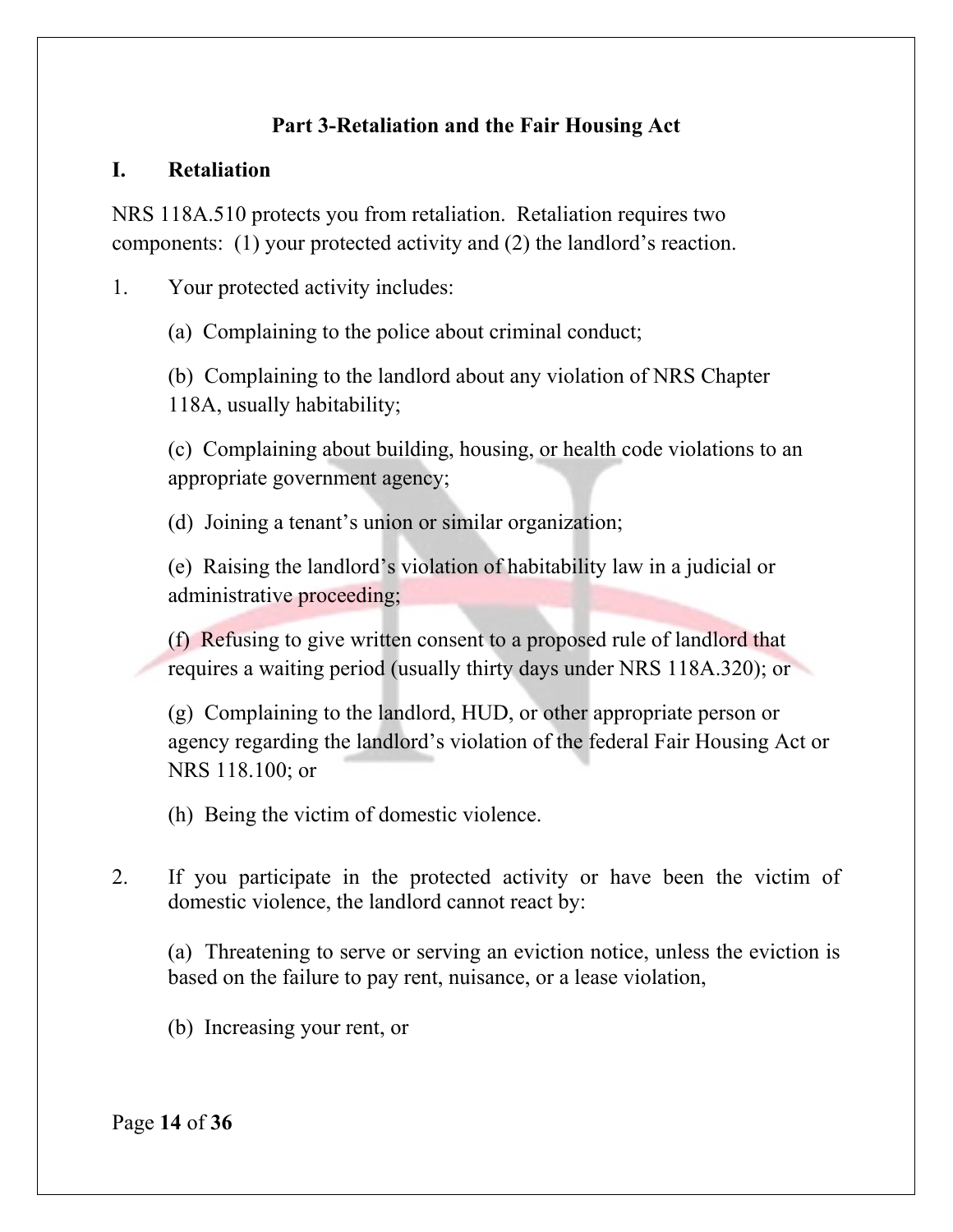(c) Decreasing essential services required by NRS Chapter 118A or the lease.

If the landlord has retaliated against you, NRS 118A.510 allows you to sue the landlord for \$2,500 in statutory damages, plus actual damages.

# **II. The Fair Housing Act**

The Fair Housing Act (42 U.S.C. Sections 3601 to 3631) provides protections to you and prevents a landlord from not renting to you, treating you differently while you reside in the dwelling, or evicting you.

# Protected classes

A landlord cannot discriminate against you because of your race, color, national origin, religion, sex, familial status (including pregnant women, children under the age of 18 living with parents or legal custodians, and people securing custody of children under the age of 18), and handicap (disability).

Prohibited actions by a landlord

The landlord cannot  $(1)$  refuse to rent to you,  $(2)$  selectively enforce rules against you, or (3) evict you, based on your protected class. 42 U.S.C. Section 3604.

The Fair Housing Act also prohibits the landlord from steering you to a particular place in the complex to live with other members of a protected class. The landlord also cannot refuse to accommodate your disability. For example, the landlord usually must provide a handicapped parking space if you have a verified physical disability.

Discrimination under Nevada law

NRS Chapter 118 contains Nevada's anti-discrimination laws. These laws mirror the federal Fair Housing Act, except Nevada law includes sexual orientation and gender identity in the protected classes. NRS 118.100.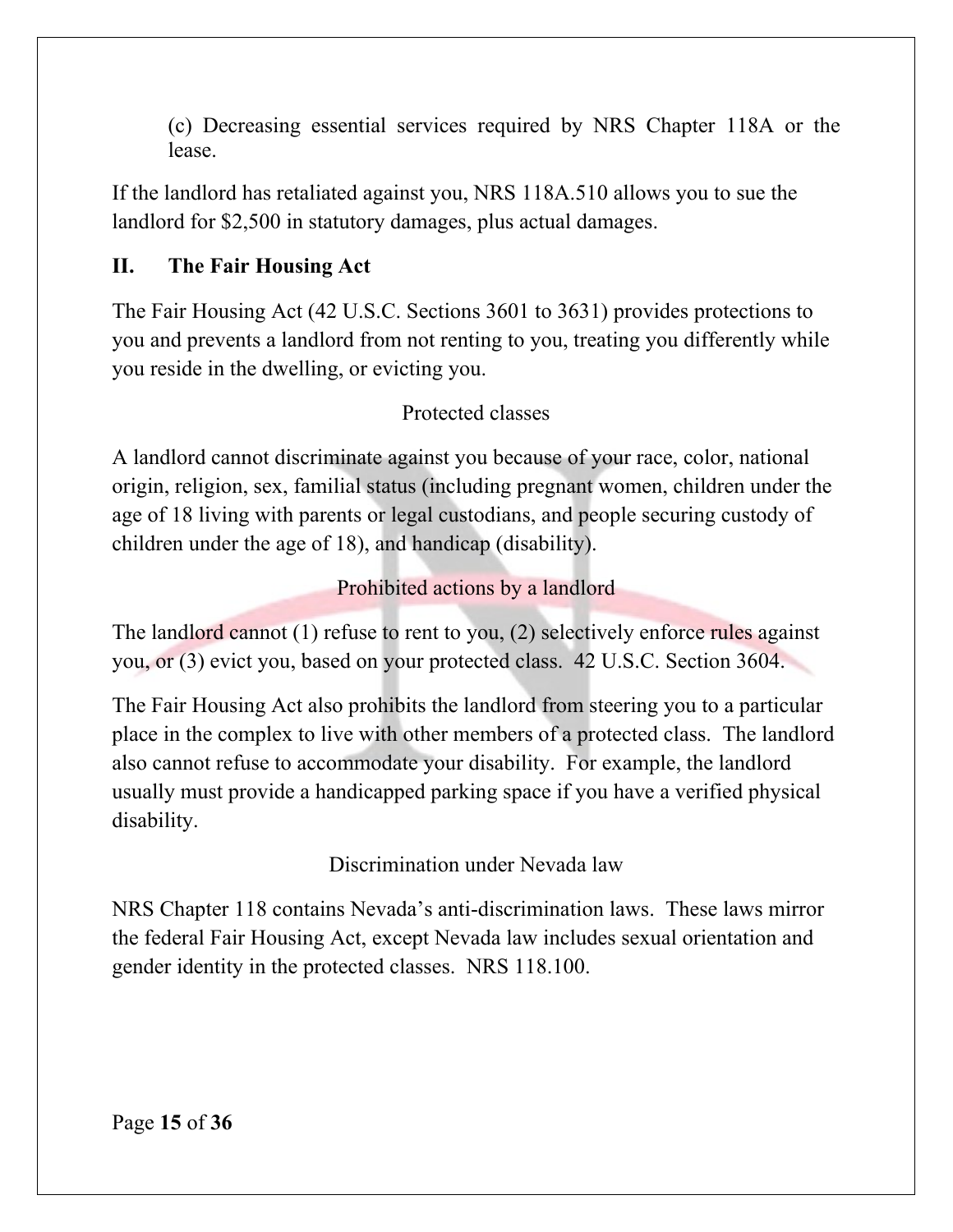### **Part 4-Leaving So Soon?**

### **I. Surrender and Abandonment**

Under NRS 118A.480, a landlord does not have to issue any eviction notice if you voluntarily surrender or give up possession, like turning in your keys; or if you abandon the dwelling, like being away from your home for an extended period of time. A landlord usually cannot presume surrender and it must be something that you do or say to the landlord, like turning in your keys. A landlord can only presume abandonment if you have not paid the rent and been away for more than  $\frac{1}{2}$  of the rental term, more than fifteen days if you pay by month, and three days if you pay rent by the week. NRS 118A.450.

Can the landlord keep the property I leave behind?

Even though the landlord may be able to presume abandonment and lock you out without notice, the landlord still cannot refuse to allow you to retrieve the property you leave behind. NRS 118A.460. See Part 5(I)-Property Left Behind.

### **II. Eviction**

NRS Chapter 40 contains Nevada's landlord-tenant eviction laws. NRS Chapter 40 contains three eviction procedures: (1) summary eviction under NRS 40.253, (2) expedited housebreaker under NRS 40.414 and 40.416, and (3) the more formal unlawful detainer process under NRS 40.290 through 40.420.

Summary eviction applies except when you own a manufacture home in a manufactured home park or when your dwelling has been sold or foreclosed. Housebreaker applies when you break into a house and begin living there or you rent a house from someone other than the owner or agent. A housebreaker is also subject to summary eviction and the plenary process. The plenary unlawful detainer process applies after losing a housebreaker or summary eviction case, or is the exclusive eviction procedure for the resident of a manufactured home or in a home after transfer of ownership through sale or foreclosure.

The more popular eviction process is summary eviction. This booklet does not cover the plenary eviction process, except with regard to foreclosures or transfer of

Page **16** of **36**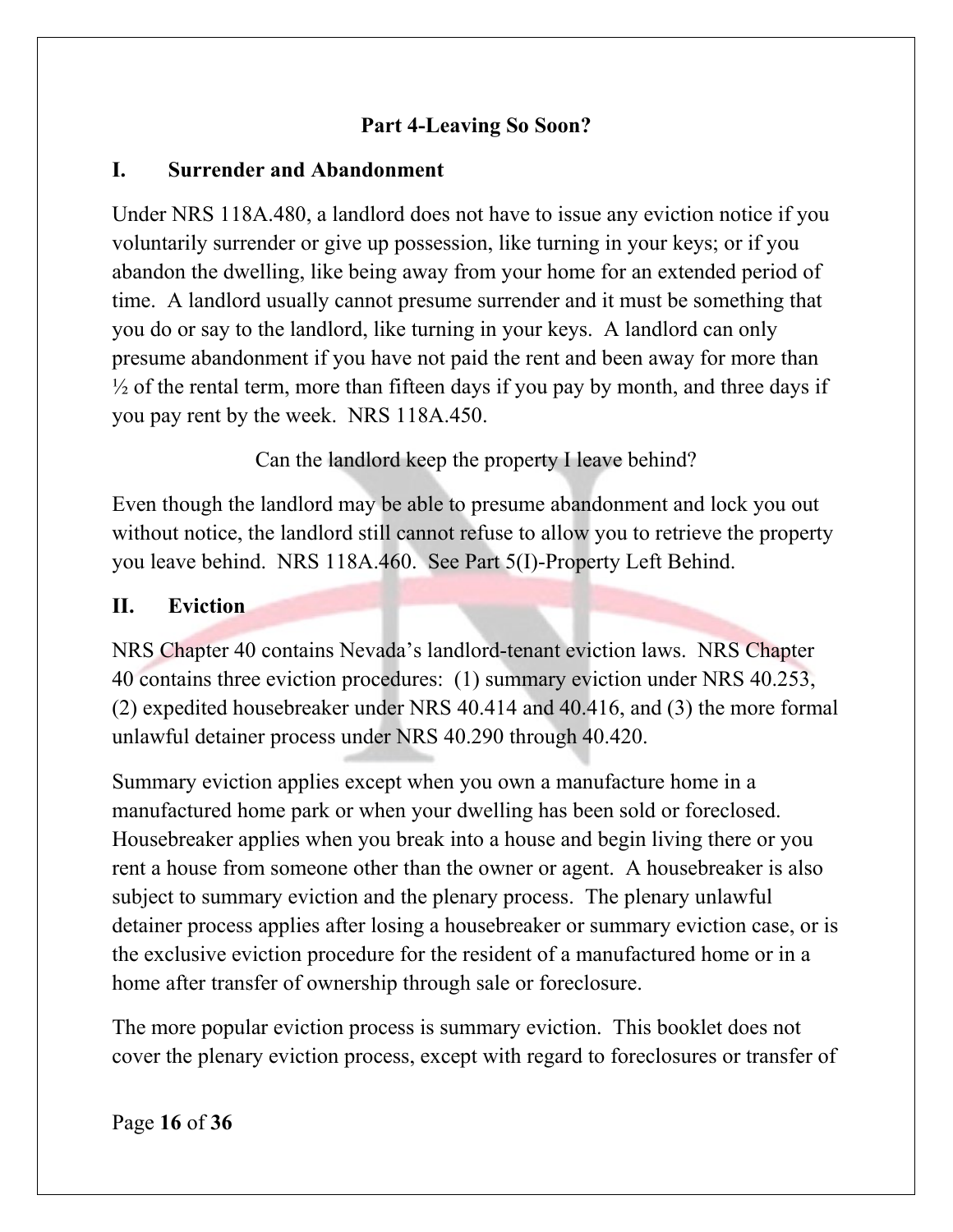ownership below. Generally, service of a seven day pay rent or quit notice or five day unlawful detainer notice signals summary eviction.

# Summary Eviction

Summary eviction is an informal process where the tenant must only raise, not prove, a legal defense to the eviction. If the tenant can establish a legal defense, the court must deny the summary eviction. The Nevada Supreme Court has determined that "legal defense" is when you raise a "genuine issue of material fact." *Anvui, LLC v. Dragon, LLC, 163 P.3d 405 (2007).* Most legal defenses are set forth below.

You can also raise a legal defense when you question the power of the landlord or court to hear your case. This defense attacks the court's *jurisdiction* and usually involves notice issues such as the lack of notice, the wrong notice, or the improperly served notice. You should contact Nevada Legal Services or consult with another attorney if you want a raise a jurisdiction defense.

NRS Chapter 40 provides several reasons a landlord can use for eviction. NRS 40.251 allows the landlord to serve a thirty day or seven day no cause eviction notice. NRS 40.2514 allows the landlord to serve a three day nuisance notice. NRS 40.2516 allows the landlord to serve a five day lease violation notice. NRS 40.253 allows the landlord to serve a seven day pay rent or quit notice. We will discuss these notices next. NRS 40.255 allows the new owner of property to serve a sixty day, thirty day or three day notice after foreclosure or sale, but this notice will be discussed in Part 6-Foreclosure and Tenant's Rights.

How much time do I have?

Nevada Rules of Civil Procedure, and the comparable Justice Court Rules of Civil Procedure, govern notices in Nevada courts. Rule 6 governs the counting of days when a landlord issues an eviction notice.<sup>[2](#page-16-0)</sup>

<span id="page-16-0"></span> $2$  As of September of 2019, Justice Court and District Court have different versions of Rule 6. Justice Court excludes weekends, holidays, and non-judicial days counting 10 days or less. District Court counts these days.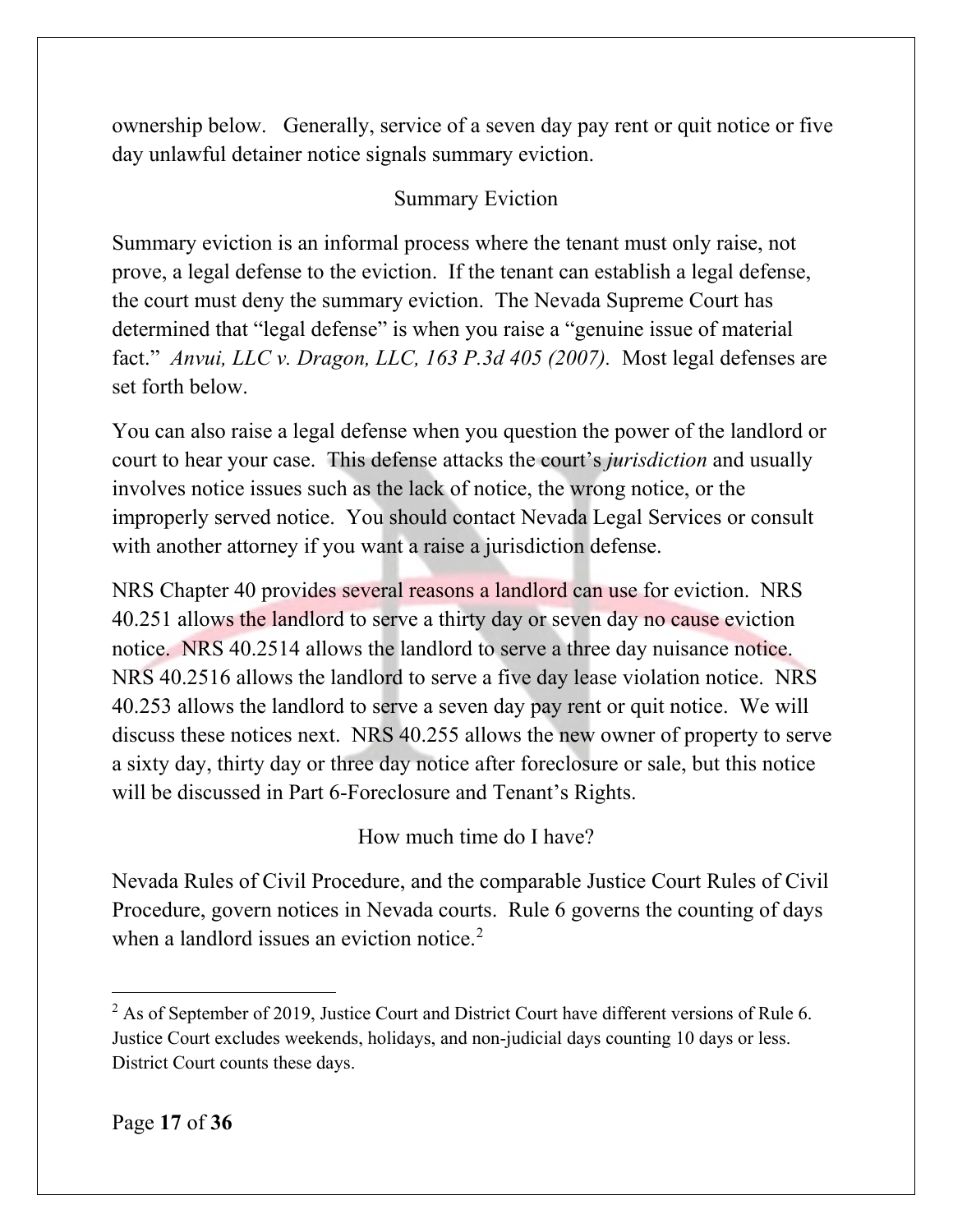If you have received a seven day pay rent or quit notice, NRS 40.253 allows you until close of business (when court closes) on the seventh day following service of this notice to pay the rent, move, or file an affidavit with the justice court. In Justice Court, you do not count the day you are served, weekends, holidays, and other days the court is closed. Some courts have four day weeks and you do not count the Friday or Monday the court is closed. In District Court, you count every day except the day of service.

You must file by close of business on the 7th day and this usually means you will have until close of business of the  $9<sup>th</sup>$  day following service of the notice. This does not apply if you are served on a weekend or a holiday. Also, if the last day is a weekend or holiday, you then have until the next day the court is open.

If you have received any other notice ten days or less, you count days beginning the day after receiving notice. You do not count the day you are served, weekends, holidays, and other days the court is closed. Some courts have four day weeks and you do not count the Friday or Monday the court is closed. In District Court, you count every successive day except the day of service.

If your notice is more than ten days, then you do not count the day you are served. You then count every day after being served INCLUDING weekends, holidays, and all other days the court is closed. If the last day is a day the court is closed, then you must count the next day the court is open. This is ALWAYS the way to count in District Court.

#### Service of eviction notice

NRS 40.280 contains the legal requirements for serving an eviction notice. If you have received an eviction notice, you probably should not argue insufficient notice without an attorney. However, if you have NOT received any eviction notice and constable or sheriff is going to evict you, then you would have a legal defense to the eviction because service was insufficient and the court does not have jurisdiction to enter an eviction order. You must file a motion right away and we suggest contacting Nevada Legal Services or consulting with another attorney to avoid the eviction.

Page **18** of **36**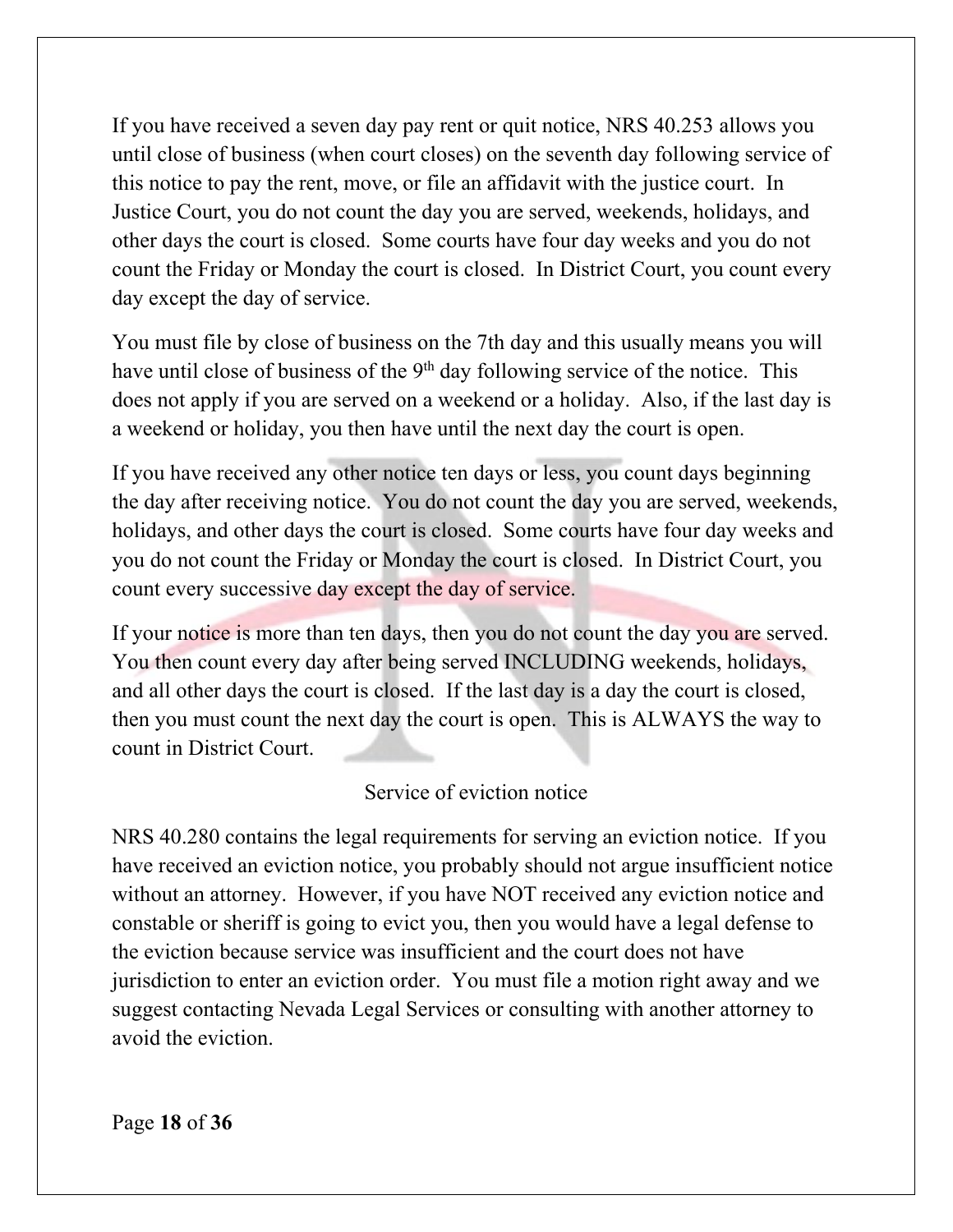Only a constable or sheriff, registered process server, or an attorney or agent of an attorney can serve eviction notices. Only the constable or sheriff can serve eviction orders.

How do I oppose the eviction?

If you want to contest any eviction, the eviction notice must advise you of the court that has jurisdiction over your case. Southern Nevada has three main justice courts: Las Vegas, Henderson, and North Las Vegas. If you live in Las Vegas or unincorporated Clark County, Las Vegas Justice Court has jurisdiction over your case. You file your affidavit with the clerk of the court of the township where you live.

If you file your affidavit with the clerk of the court and serve your affidavit to the landlord, you are then entitled to a hearing before the judge where you can present any legal defense to the eviction. NRS 40.253. The clerk should tell you what happens next.

You should not be evicted until your hearing and only if the judge finds that you have not raised a legal defense. Then, the judge signs an eviction order. Thus, the affidavit lets the landlord and the court know you are contesting the eviction and requires the court to set a hearing.

# No legal defense

Even if you do not have a legal defense to the eviction and just want more time, NRS 40.253 requires the court to hold a hearing. A court cannot legally deny you a hearing if you have filed an affidavit within the five days allowed in the notice.

What happens at the eviction hearing?

At your eviction hearing, tell the judge your side of the story. Your job is to convince the judge that you have a legal defense to the eviction. The Nevada Supreme Court has determined that "legal defense" is when you have a "genuine issue of material fact." *Anvui, LLC v. Dragon, LLC, 163 P.3d 405 (2007).*You also have a legal defense if you establish a jurisdictional error by the court or the landlord.

Page **19** of **36**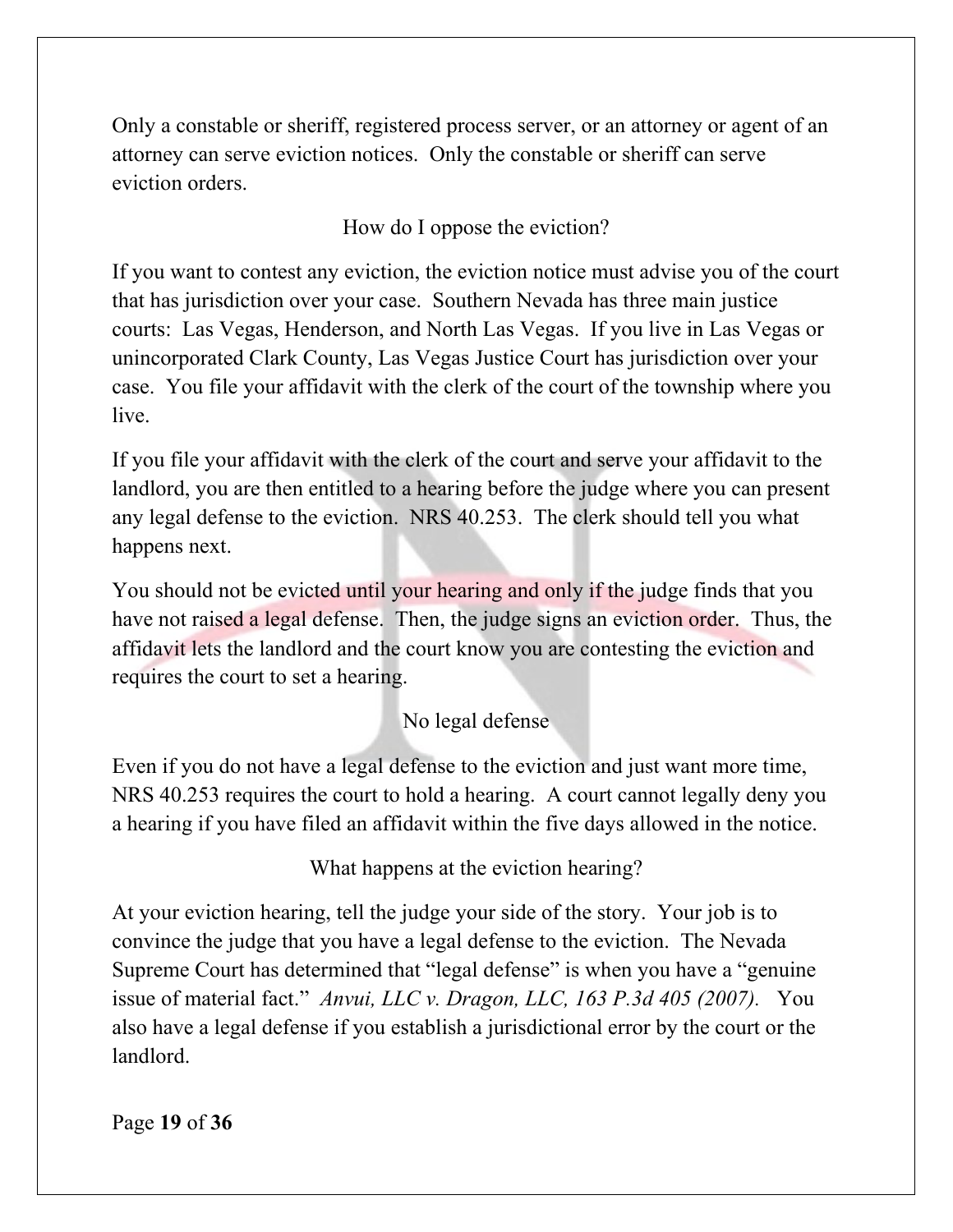If the judge finds that you have raised a legal defense, the judge will deny the eviction. If you do not raise a legal defense, the judge will grant the eviction and issue an order. The constable or sheriff must serve the eviction order within twenty-four hours and perform the lockout within thirty-six.

You have the right to ask for a stay of eviction for up to ten days if the judge grants the eviction. NRS 70.010(2). The court will grant a stay if you can show the court compelling reasons why you need it. You may file an appeal of the eviction action if you can show that the judge made an error of law or the facts supporting the eviction were unsupported or arbitrary. You must file your appeal within 10 days of the eviction hearing or within 10 days of the date on the eviction order if you did not have a hearing. To stay in the dwelling, you must file your appeal before the lock out.

# Seven Day Pay Rent or Quit Notice

NRS 40.253 and 40.2512 allow the landlord to serve a seven day pay rent or quit notice any time after rent is due. Even if you are just one day late with rent, the landlord can serve this notice. Nevada law does not require any grace period. "Rent" does not include late fees, security deposit, damages or anything other than the periodic rent listed in your lease. Late fees cannot exceed 5% of the periodic rent and cannot be included in the seven day notice. Late fees cannot start until at least 3 days after rent is due.

# Legal Defenses

Nevada law provides several defenses to a seven day pay rent or quit notice. The defenses fall into two general categories: (a) I paid the rent or tried to pay the rent; and (b) I have a legal reason for not paying the rent.

(a) I have paid the rent or tried to pay the rent

NRS 40.253 specifically provides that if you paid the rent or tried to pay the rent (called "tender"), then you have a legal defense. To establish this defense, you should provide a receipt or some other evidence that demonstrates you paid or tried to pay the rent. If you have tried to pay the rent, do not spend this money and bring it with you to court.

Page **20** of **36**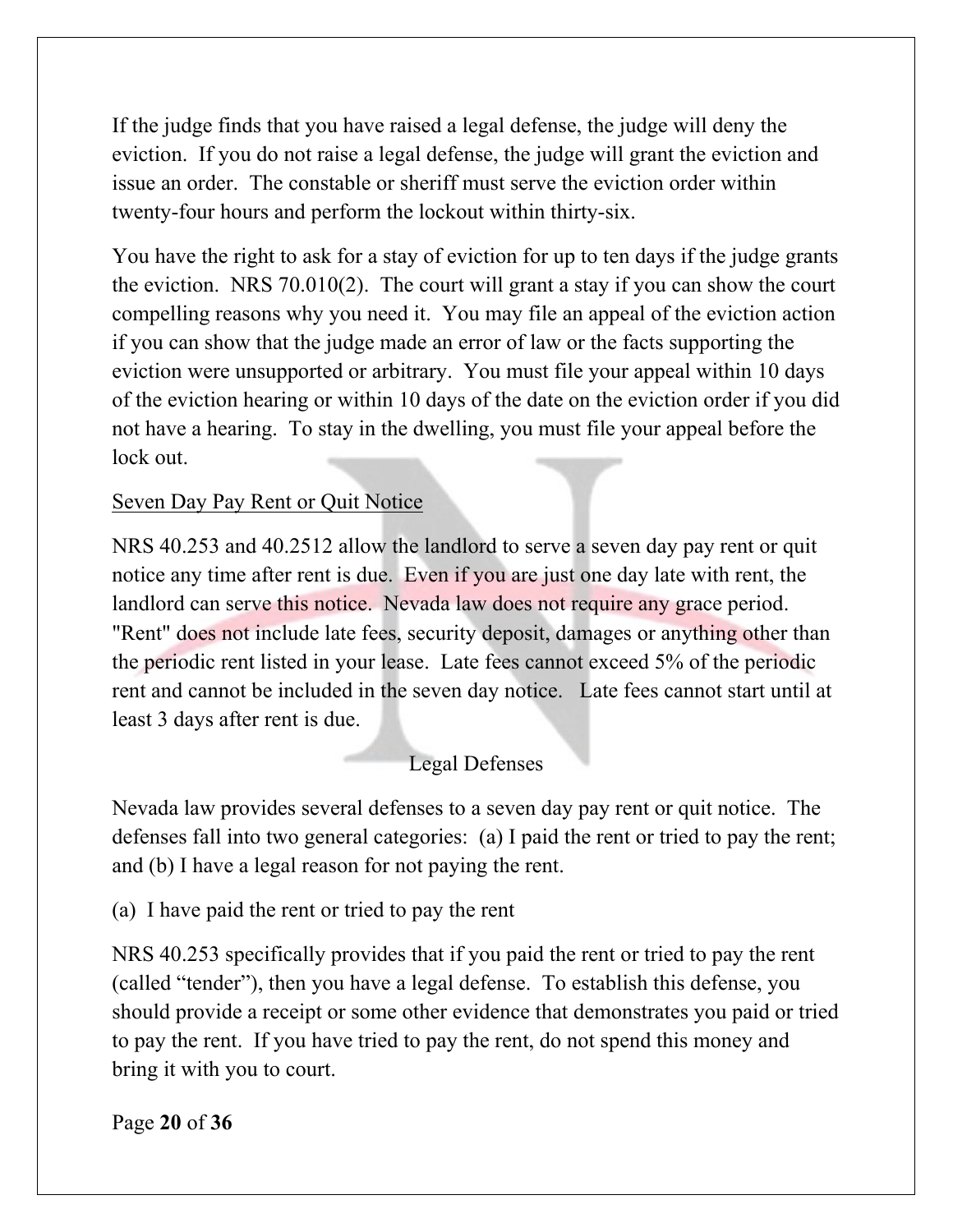(b) I have a legal reason for not paying the rent

There are a wide variety of legal reasons for not paying the rent. Many judges are not aware or refuse to recognize these reasons so you should carefully consider whether you want to risk what often happens in an eviction hearing: you are legally correct but the judge evicts you anyway. If you cannot appeal an adverse ruling or the evidence supporting your claim is weak, you may not want to rely on these legal arguments and you should just pay the rent.

# Withheld rent under NRS 118A.355 or 118A.380

NRS 118A.355 allows you to withhold rent if (1) your dwelling violates NRS 118A.290 (Nevada's habitability law), (2) you have provided written notice to your landlord, and (3) your landlord has not fixed this problem or attempted to fix the problem within 14 days. See Part 2(I)-Problems with your dwelling.

If the landlord has fixed or attempted to fix the problem, or you are not current with the rent, you cannot withhold rent. Also, NRS 118A.355 requires you to deposit your rent with the court when you file your affidavit. The court will determine when the landlord will get the rent.

NRS 118A.380 is a similar law that allows you to withhold rent. However, NRS 118A.380 deals with essential services and the landlord's willful or negligent failure to supply essential services. See Part 2(I)-Essential Services. With an essential services problem, you only have to wait 48 hours for the landlord to fix or attempt to fix the problem, excluding weekends and holidays. If the landlord fails to fix the problem and fails to make a good faith effort to fix the problem, then you can withhold the rent. You cannot withhold rent if you are not current with the rent, but you do NOT have to deposit the rent into escrow when you file your affidavit.

Damages that subtract from the rent

NRS 118A.490 allows you to offset or subtract from your rent any amount the landlord owes you under your lease, NRS Chapter 118A, or other applicable law. To have a defense to a nonpayment eviction, this offset amount must equal or exceed the rent you owe to the landlord.

Page **21** of **36**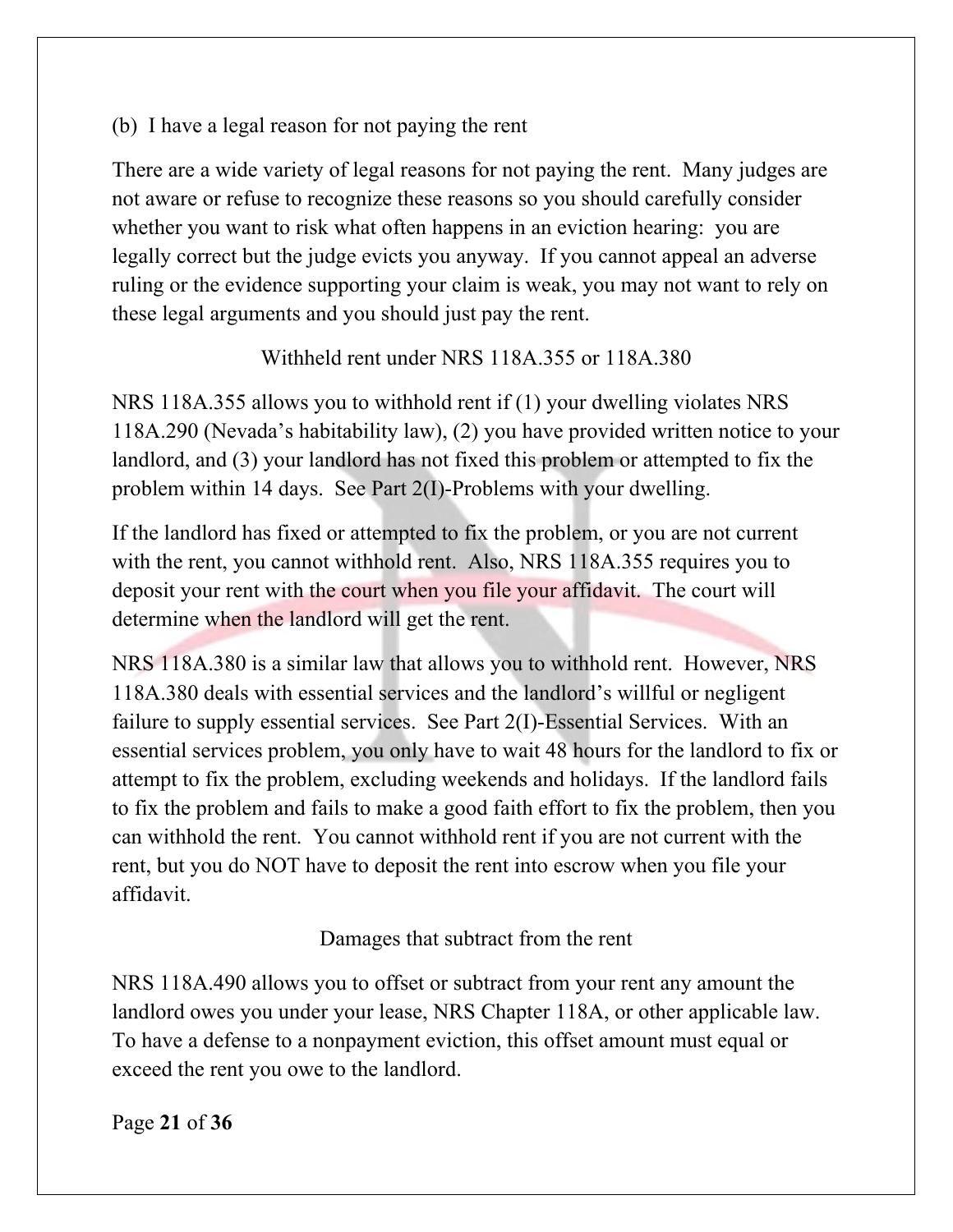For example, a leaky roof has caused \$2,000 in damages to your furniture and clothing. You have not paid this month's rent which is \$1,000 and the landlord has served a seven day pay rent or quit notice. You would have a legal defense to the eviction based on the NRS 118A.490 and the damages you sustained because of the leaky roof.

Another example would be if you failed to pay the rent and the landlord shut off the power to your dwelling. NRS 118A.390 allows you to sue the landlord for \$2,500 in statutory damages, plus actual damages. If your rent is \$2,500 or less, then you would have a defense if the landlord served a seven day pay rent or quit notice.

# No Cause Eviction Notice

Nevada law allows a landlord to serve a no cause eviction notice. NRS 40.251. As long as your lease has expired, the landlord can serve a no cause eviction notice and does not have to provide you or the court with any reason for the eviction.

### Thirty days or seven days

If you rent by the week, the landlord must serve a seven day notice. If you rent for any longer period of time, the landlord must provide a thirty day notice.

# Can I request extra time?

If you received a thirty day notice and are disabled or older than fifty-nine years of age, you can request thirty additional days from your landlord. Notice of the right to request an additional thirty days should be provided in your thirty day eviction notice. You must request this additional thirty days in writing and supply proof that you qualify, i.e., proof of age or disability. You are not entitled to this additional time if you rent by the week.

If the landlord denies your request, you must then file a petition with the justice court. The court will determine whether you can stay and for how long. You should wait until near the end of your thirty day notice because if the court denies your request for a thirty day extension, the court can order your eviction within five days.

Page **22** of **36**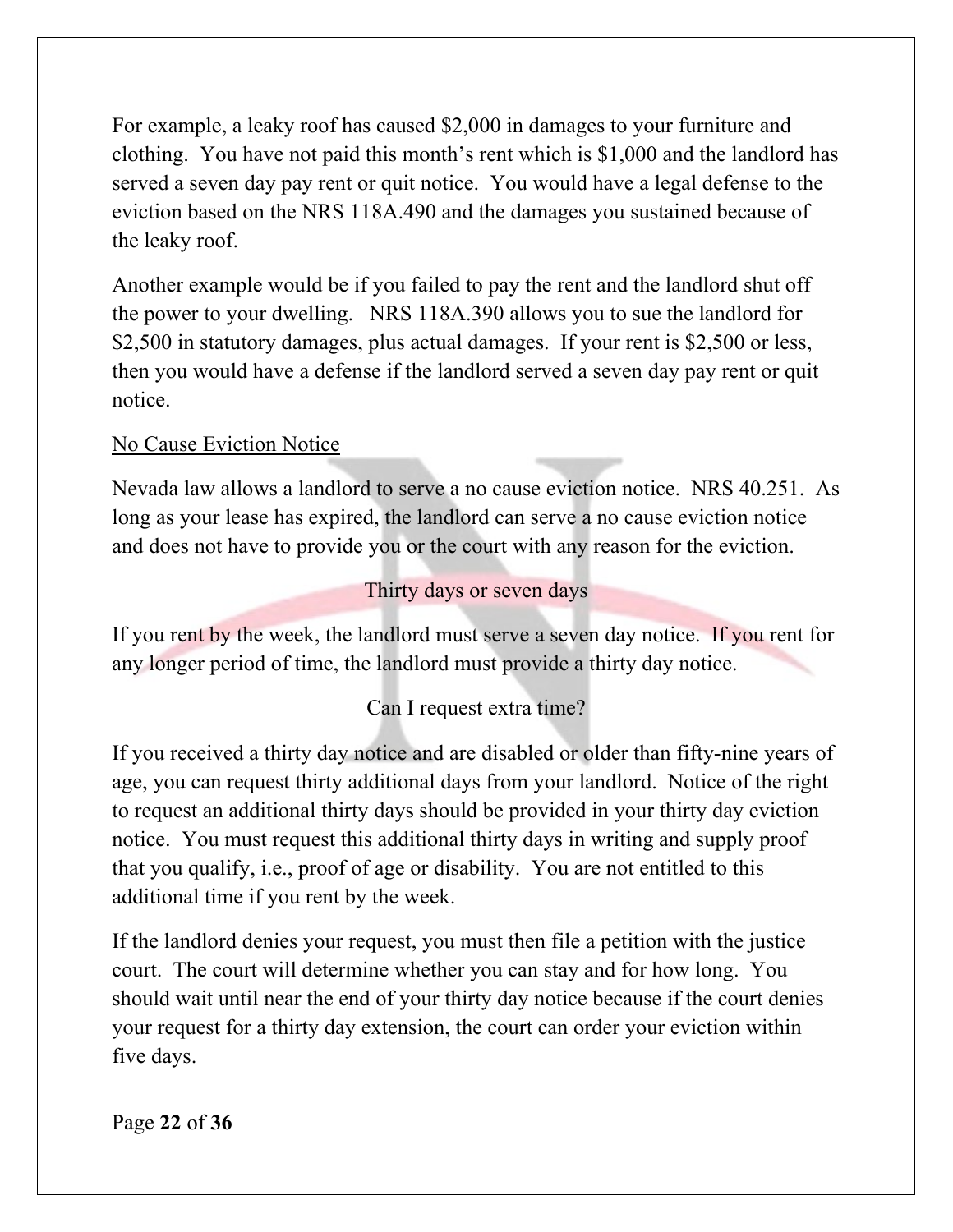If you are not disabled and not over fifty-nine, you can still ask the court for more time to move. You do this by waiting for the landlord to serve a five day unlawful detainer (required after your thirty or seven day notice expires). Then, you must file an affidavit within five business days as described above.

If you are disabled, the Fair Housing Act may require a reasonable amount of time for you to move that *exceeds* the thirty extra days allowed under Nevada law. If the extra time is related to your disability, then your landlord may be violating the Fair Housing Act by not providing the extra time.

### What are the defenses to a no cause eviction?

You will not have a legal defense to a no cause eviction notice unless your lease has not expired, or your landlord has discriminated or retaliated against you.

# Retaliation

Retaliation is a defense to a no cause eviction notice. See Part 3(I)-Retaliation for what constitutes retaliation under NRS 118A.510. Retaliation generally happens when you complain about conditions in or around your dwelling and instead of fixing these problems, the landlord serves a no cause eviction notice. For example, if you complain to the landlord about habitability problems, or call the police about crime, the landlord cannot retaliate by serving you a no cause eviction notice. If this has happened to you, you would have a legal defense to the no cause eviction. Retaliation also occurs when the landlord tries to evict you based on being the victim of domestic violence.

# Discrimination

If your landlord is evicting you because of your race, color, religion, sex, family size, national origin, or disability, then this would violate the Fair Housing Act. Remember that sexual orientation and gender identity or expression are protected classes under Nevada law. Any act of discrimination is a defense to a no cause eviction notice. While some discrimination is easy to spot, other discriminatory actions are not. For example, your landlord cannot evict you for having children. If you have a mental or physical disability, a landlord cannot evict you because you

Page **23** of **36**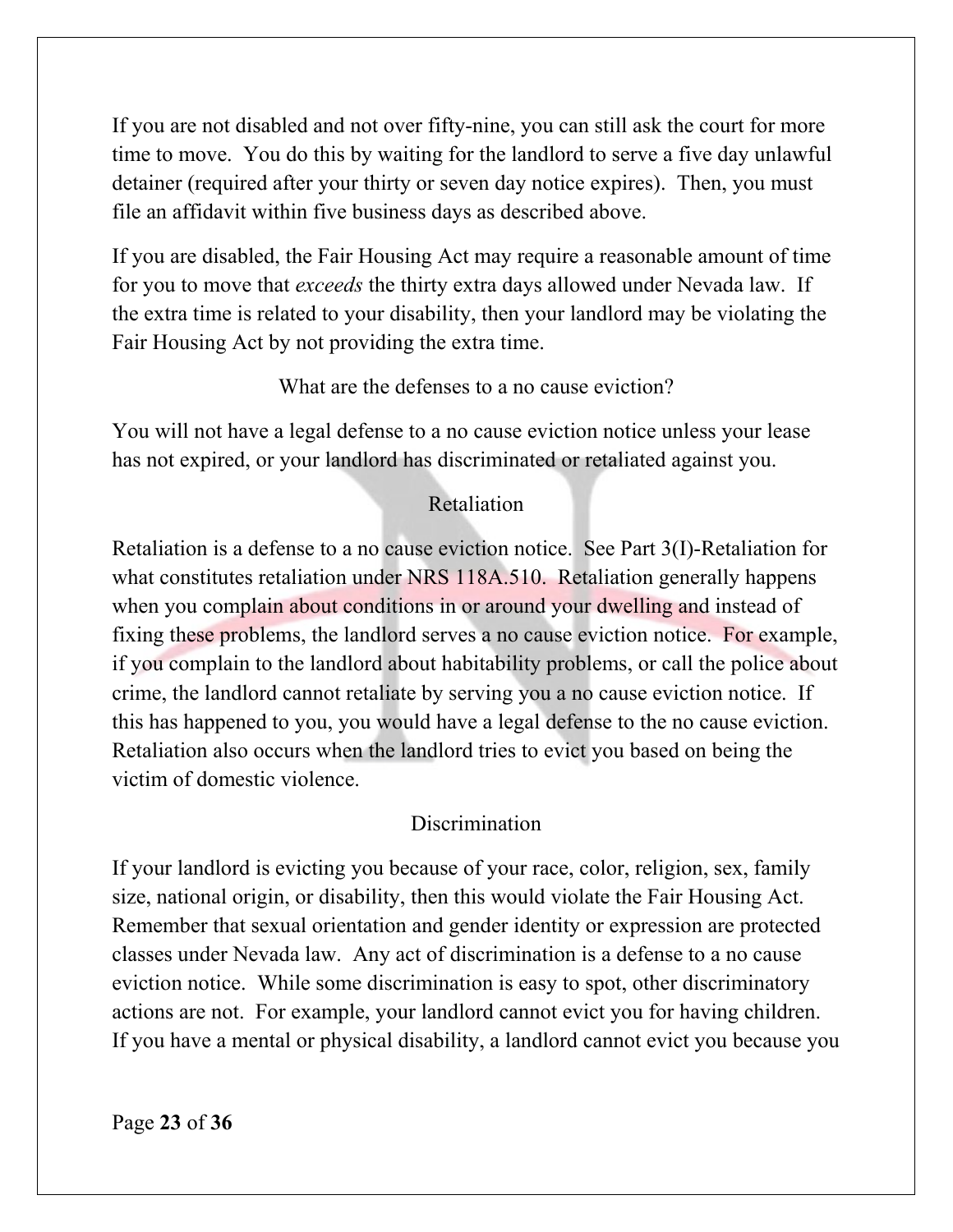need a service animal even if the service animal has NO special training. See Part 3(II) –The Fair Housing Act.

### Five day unlawful detainer notice

After the thirty or seven day notice expires, the landlord must serve a five day unlawful detainer notice under NRS 40.254 to proceed with a summary eviction.

The five day unlawful detainer notice must advise you that you have five judicial days to move or file an affidavit with the justice court. If you want to file an affidavit, you have five business days and information on the contesting the eviction is contained above.

# Five day lease violation/Three day nuisance notices

NRS 40.2514 and 40.2516 contain the provisions for a three day nuisance notice and five day lease violation notice, respectively. While nuisance and lease violation are different grounds for eviction, the defenses and procedure are similar.

# How much time do I have?

With a five day lease violation notice or a three day nuisance notice, you do not count weekends, holidays, or other days the court is closed. You also do not count the day you are served.

How do I avoid the eviction?

With a five day lease violation notice, your notice must provide five days to cure or remedy the lease violation. Nevada law also allows you to cure a nuisance. This means that if you can fix the problem within three days for a nuisance or five day for a lease violation, you will have a legal defense to the eviction. In some situations, the lease violation or nuisance is so severe that the law may prevent you from saving your tenancy even though you fixed the problem or it does not recur.

# Grounds for eviction

Your eviction notice should contain the reasons for the eviction. Justice Court Rule of Civil Procedure 101. The reasons should contain enough information for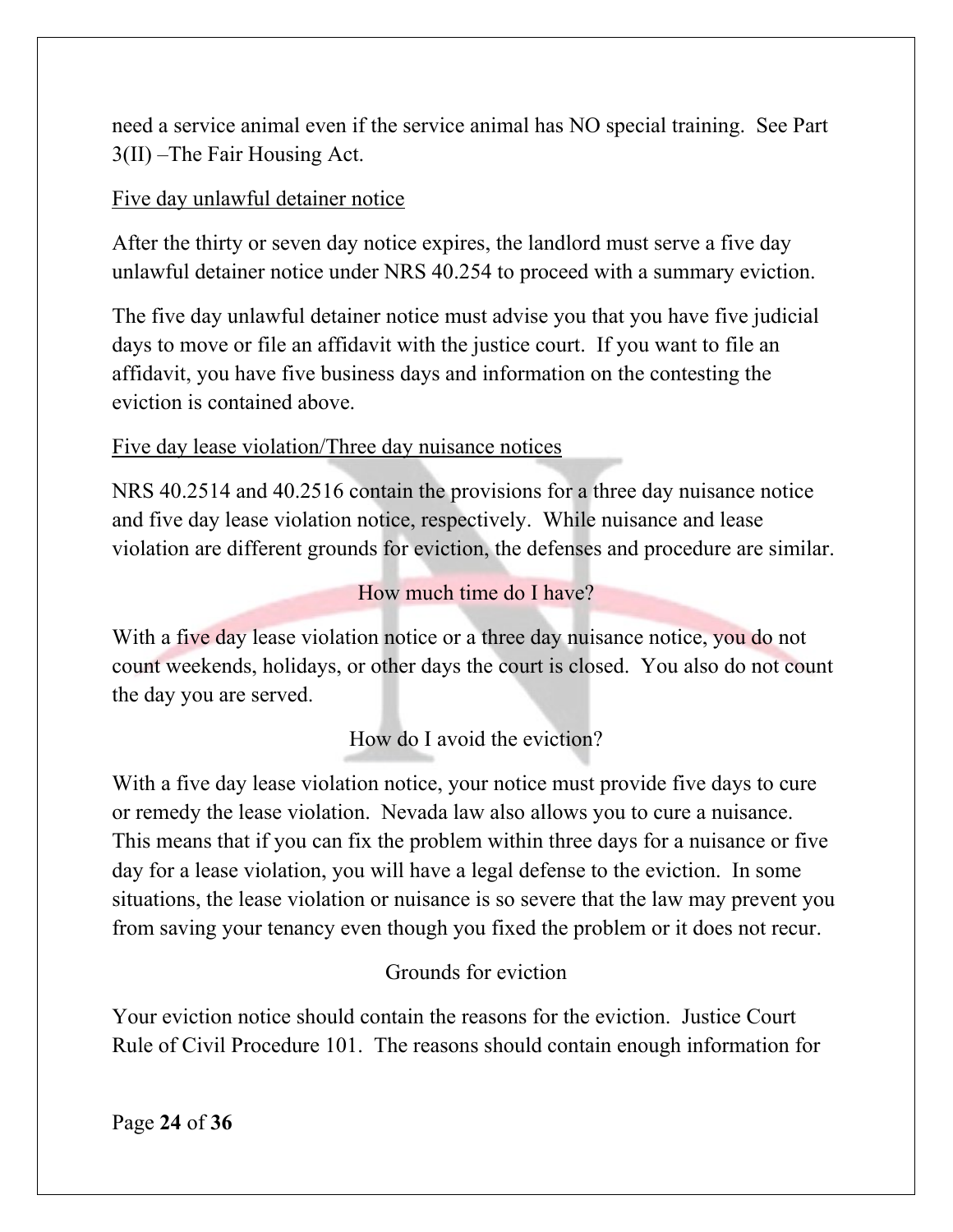you to figure out what the landlord is referring to and enable you to present a meaningful defense to the court.

#### What is a lease violation?

A "lease violation" is self explanatory: a violation of your lease. To constitute a reason to evict you, the lease violation must be "material." "Material" means important or one of the reasons your landlord rented to you. Repeated instances of minor violations of your lease also constitute a basis to evict you. For example, not paying a security deposit is a material lease violation; not paying your rent on time is not a material lease violation if you pay the rent and late fees. Repeated instances of late payment of rent would be a basis to evict you.

#### What is a nuisance?

"Nuisance" is harder to define. Nevada law defines nuisance as "conduct or an ongoing condition which constitutes an unreasonable obstruction to the free use of property and causes injury and damage to other tenants or occupants of that property or adjacent buildings or structures. . . ." NRS 40.2514(4). "Nuisance" also includes "anything which is injurious to health or indecent or offensive to the senses or an obstruction to the free use of property, so as to interfere with the comfortable enjoyment of life or property." NRS 40.140.

In common terms, a nuisance is anything serious or repeated that affects your neighbors or the condition of your dwelling. For example, a party celebrating your child's graduation is probably not a nuisance. Repeated wild parties would be a nuisance.

#### Five day unlawful detainer notice

If the landlord does not agree that the conduct has ceased or otherwise wants to continue with the eviction, you will receive a five day unlawful detainer notice after the five day lease violation or three day nuisance notice expires.

The five day unlawful detainer notice is the required notice if the landlord seeks a summary eviction order. The five day unlawful detainer notice must advise you that you have five judicial days to move or file an affidavit with the justice court.

Page **25** of **36**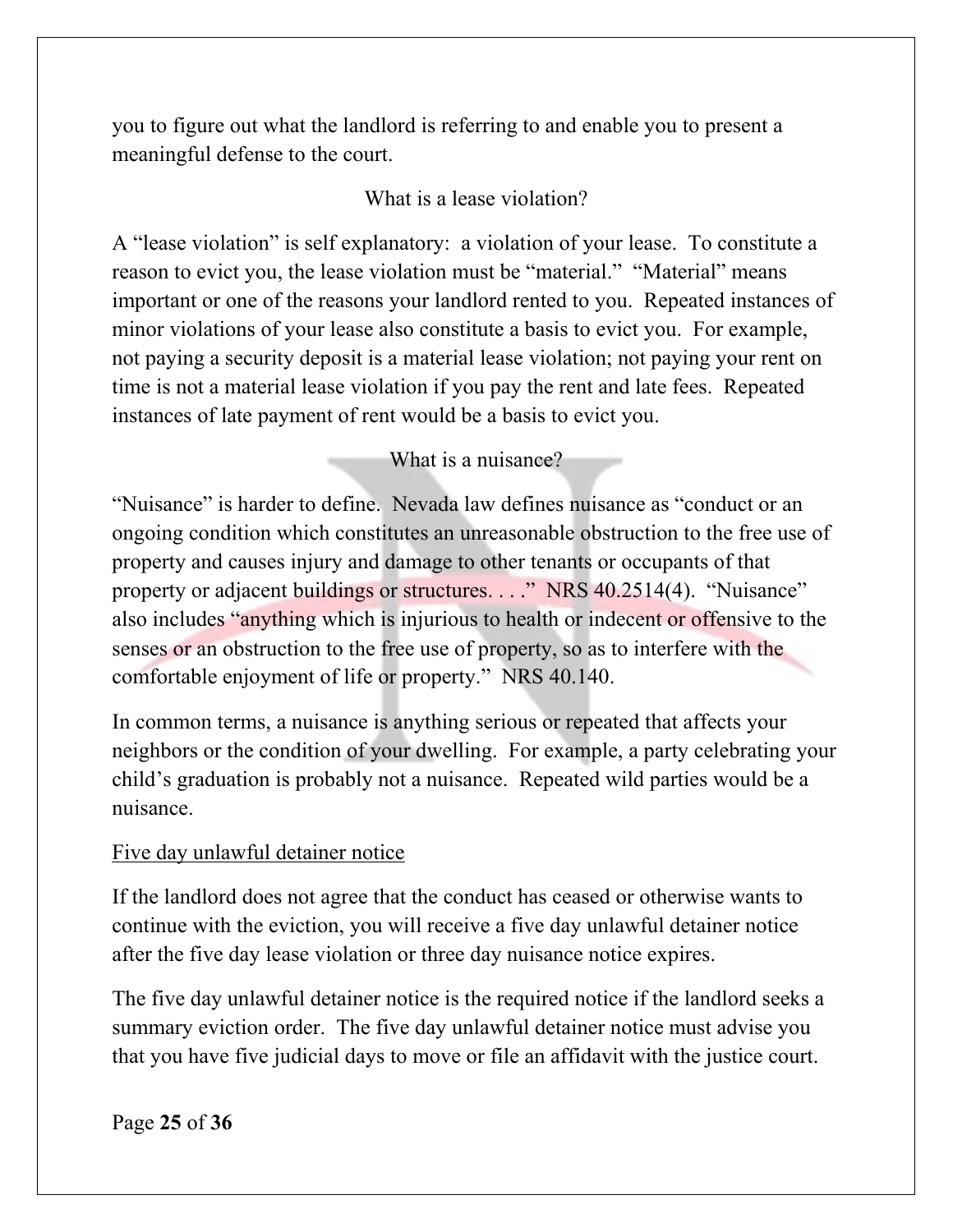If you want to file an affidavit, you must file within five business days and the information on the contesting the eviction is contained above.

# Four Day Housebreaker/Squatter Notice

"Housebreaking" is a person who breaks into a house without permission for the purpose of taking up residency. A person who enters an open or unsecured house without permission for the purpose of taking up residency is guilty of unlawful entry. Both housebreaking and unlawful entry are crime and you can go to jail. The police can take you to jail and the landlord can lock you out.

If you are taken to jail as a result of housebreaking or unlawful entry, the landlord can lock you out without notice. However, the landlord must post a notice advising you that you can contest the lockout by filing a complaint in Justice Court where you live. You must deliver a copy of this complaint to the landlord or the landlord's agent. You do not have to file a complaint and can just move, but the landlord must provide 20 days for you to retrieve your property. DO NOT TRY TO REENTER THE DWELLING-this is a criminal offense punishable by up to four years in jail.

If you cannot find any notice, check with your local Justice Court. The landlord must file a copy of the notice with the Justice Court and it may be listed under "Current Occupant" so provide your address.

If you enter into a lease with someone who is not the landlord of the landlord's agent, you may be still guilty of housebreaking. This is not a crime, but the landlord can evict you with a housebreaker notice. The landlord must first serve a four day housebreaker notice.

A four day housebreaker notice is combined with the four day forcible entry and four day forcible detainer notice. These notices should be served to you, but can be posted on the property and mailed to you and can contain the name "Current Occupant." If you have received the any of these notices, you then have four business days after the day you receive the notice to either move out, request a delay in the eviction (stay), or contest the eviction. Do not count weekends, holidays, and other days the court is closed. To contest the eviction, you must file an affidavit with the Justice Court in your township.

Page **26** of **36**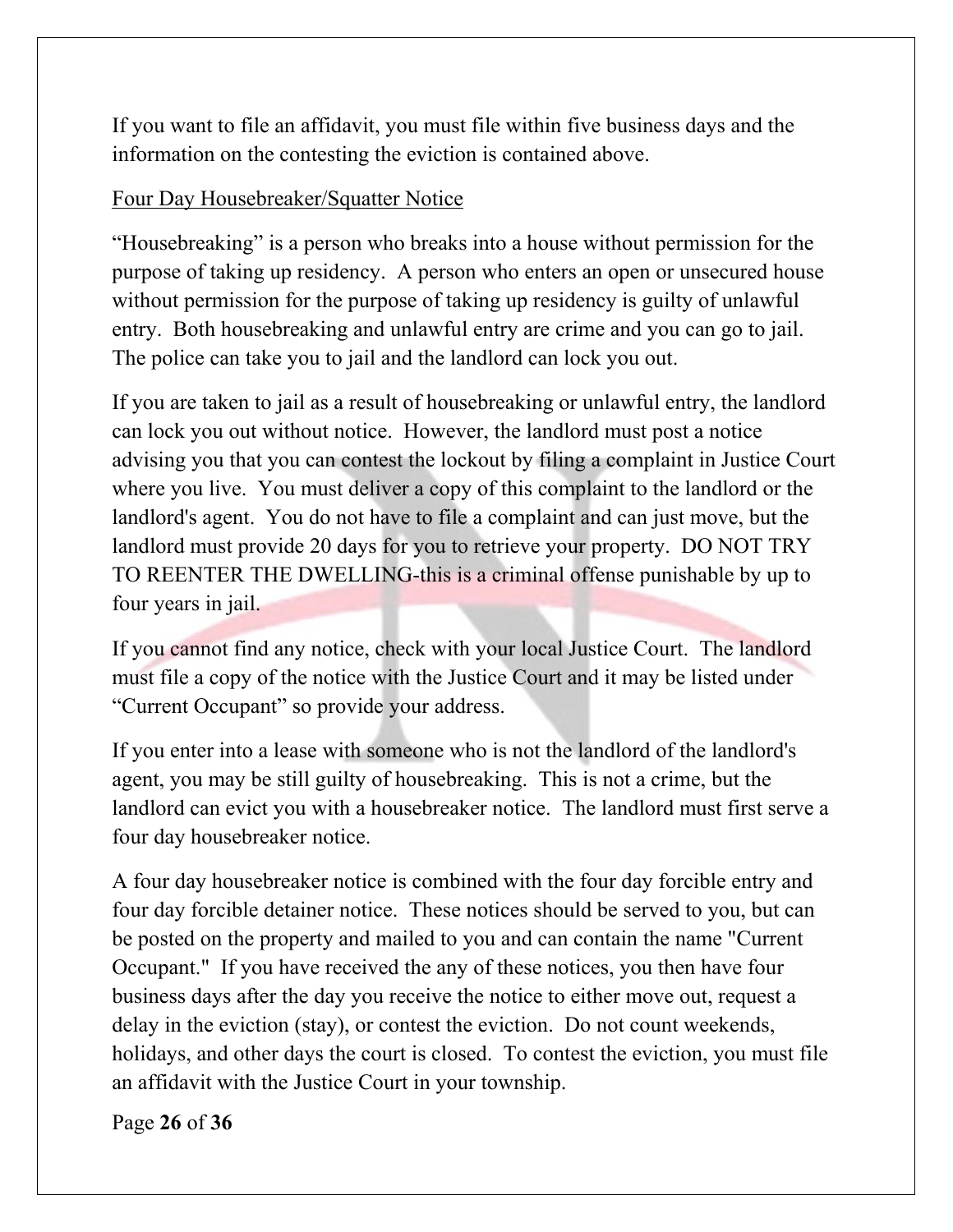The landlord may also serve a five day unlawful detainer notice. This notice is similar to the 4 day housebreaker notice, except you get one extra weekday to file your affidavit.

What Happens After I Contest the Notice?

The court will review your affidavit. If your affidavit contains an element of a legal defense, then the court will schedule a hearing. If your affidavit does not contain an element of a legal defense, the court will order your eviction. An eviction order will be signed by the judge and a constable/sheriff will lock you out within thirty six hours (unless the court granted your stay request).

If your affidavit raised an element of a legal defense, then the court will schedule a hearing. You and your landlord will be required to attend the hearing and the court will determine if you have raised a legal defense. If you fail to raise a legal defense, you will be locked out. The court can delay the lockout by providing 20 days before the constable/sheriff locks you out.

If you have been locked out, you will then have 21 days to retrieve your property. The landlord does have the right to charge reasonable storage fees, or moving and storage fees before returning your property to you.

What happens to my personal property left behind?

The landlord can dispose of your property within 21 days of when the landlord locked you out. If you do not know when the landlord locked you out, then you should consider giving up the right to contest the lock out if you really need your property. The complaint to challenge the lock out may result in waiting longer than the time you have to retrieve your property and your property may be gone.

If you want to challenge the landlord's right to hold your property, then you should file an affidavit with the court to challenge the landlord's right to hold your property. This must be filed within 21 days of the lock change. The landlord has the right to charge reasonable storage fees, or moving and storage fees before returning your property to you.

If you have been through the court process or the constable/sheriff locked you out, then you only have 14 days to file a motion (not affidavit) to challenge the

Page **27** of **36**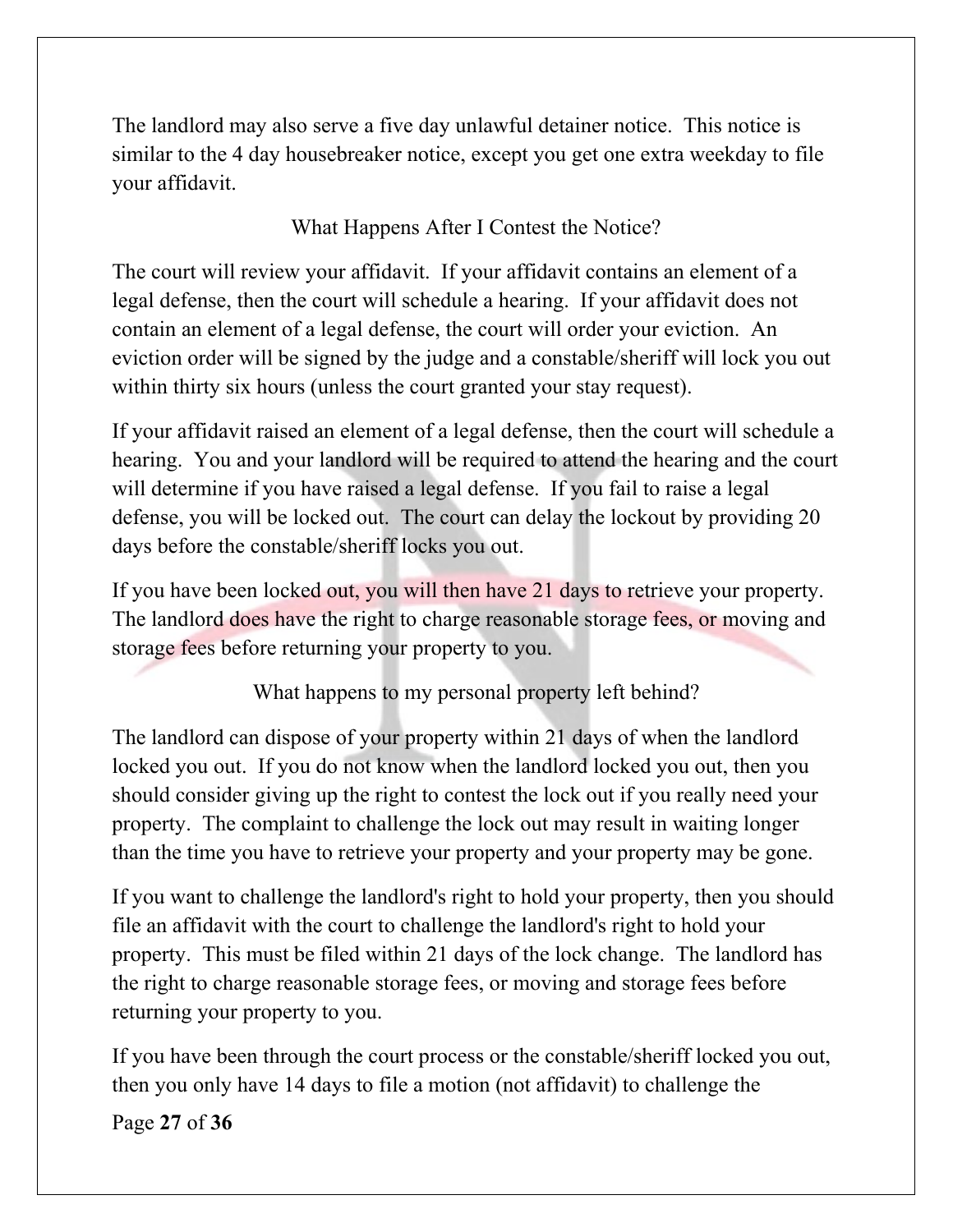landlord's right to hold your property. The landlord must wait 21 days, however, before disposing of your property.

\* \* \*

# **Part 5-Problems After Moving Out**

### **I. Property Left Behind**

NRS 118A.460 governs the landlord's responsibilities for personal property left behind by you. Conversion law also governs the landlord and anyone else who exercises dominion or control over the property of another. *Bader v. Cerri, 609 P.2d 314 (Nev. 1980).* 

How long must the landlord store my property?

NRS 118A.460 requires the landlord to store and protect your property for thirty days after you leave. If you do not retrieve your property within thirty days, the landlord can dispose of the property in a commercially reasonable manner. The landlord must provide notice to you that your property will be disposed after fourteen days expire and the landlord must make a reasonable attempt to locate you. At a minimum, the landlord must send notice to your last known address. The landlord shall provide at least thirty days before the landlord can legally dispose of your property.

For essential personal effects, like medication, baby formula, basic clothing and personal care items, the landlord must allow you to retrieve these items for at least five days from the day of the lockout.

What can the landlord legally charge me?

Before returning your property, a landlord can require you to pay reasonable and actual storage, inventory, and moving charges, but cannot charge you for back rent. If the landlord does withhold your property for back rent, you can sue the landlord to return the property and for up to \$2,500 in statutory damages, plus actual damages, under NRS 118A.520 and 118A.390.

What charges are reasonable?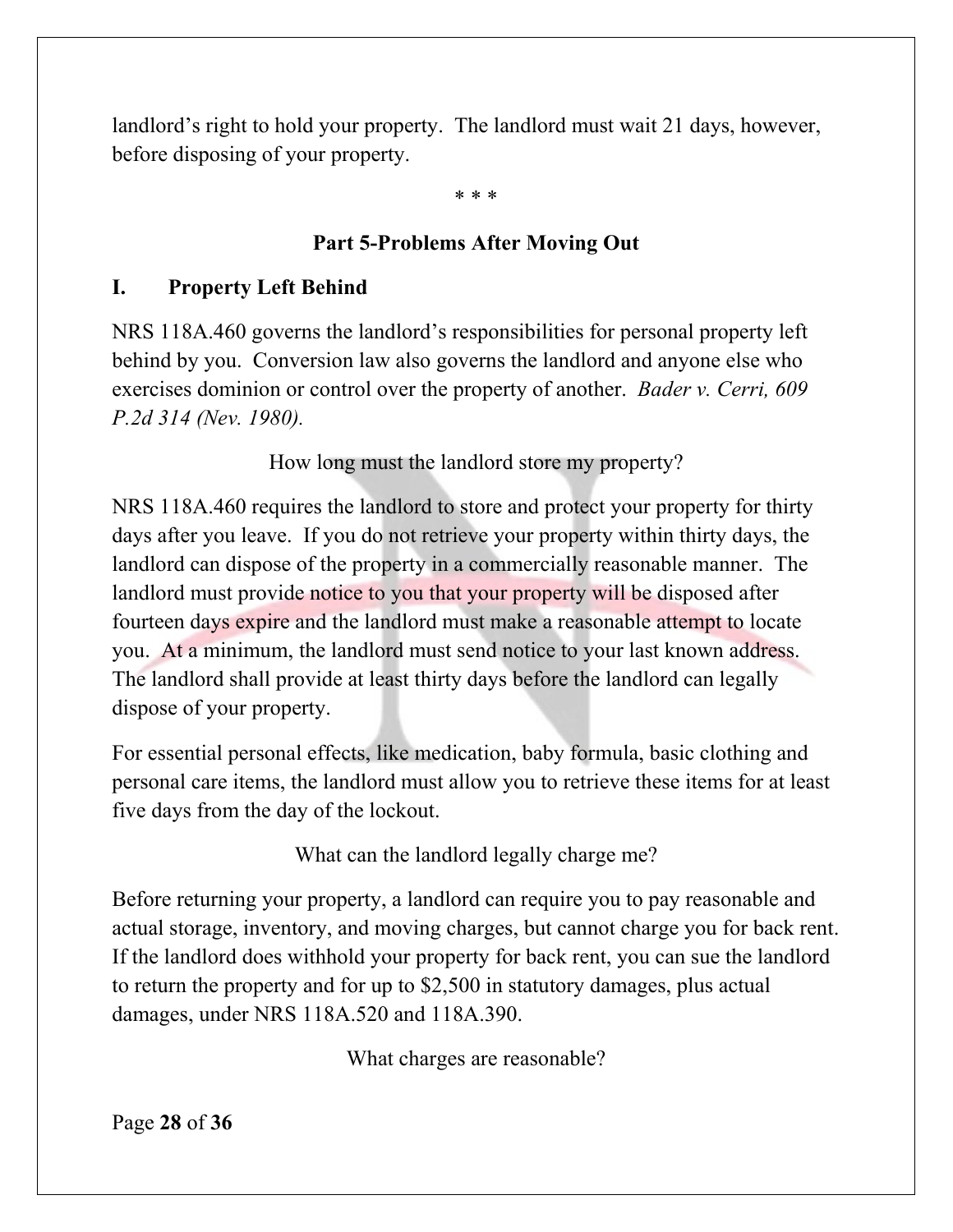A reasonable charge to store your property would be up to the daily prorated rent you paid when you lived in the dwelling. For example, if you paid \$300 per month in rent, the landlord could reasonable charge \$10 per day (\$300 divided by 30) to store your property. Inventory and moving costs would be based on the average costs of those services charged by a moving service in Nevada.

How can I dispute the landlord's actions?

NRS 118A.460 requires the landlord to provide a reasonable opportunity for you to retrieve your property. If not, you can file a motion to contest property lien under NRS 40.253(7).

What is a motion to contest property lien?

If you dispute the landlord's charges as unreasonable or unlawful, or the landlord will not allow you to retrieve your property, you can file a motion to contest property lien. This would allow a judge to determine if your landlord should return your property, and how much, if anything, the landlord can charge for the return of your property.

You must file a motion to contest personal property lien within twenty days after you have moved, been evicted, or requested or received notice of the storage costs, whichever is latest.

For essential personal effects, you must file this motion within five day of the lockout and an expedited hearing must be scheduled within five days of filing the motion.

What if I filed too late?

If you do not file your motion within twenty or five days, of vacating the premises, this does not mean that you do not have any other alternatives. One alternative is to file a small claims action against the landlord for the value of the property that you could not get back. You can sue the landlord for negligence based on a violation of NRS 118A.460 or conversion (as explained below).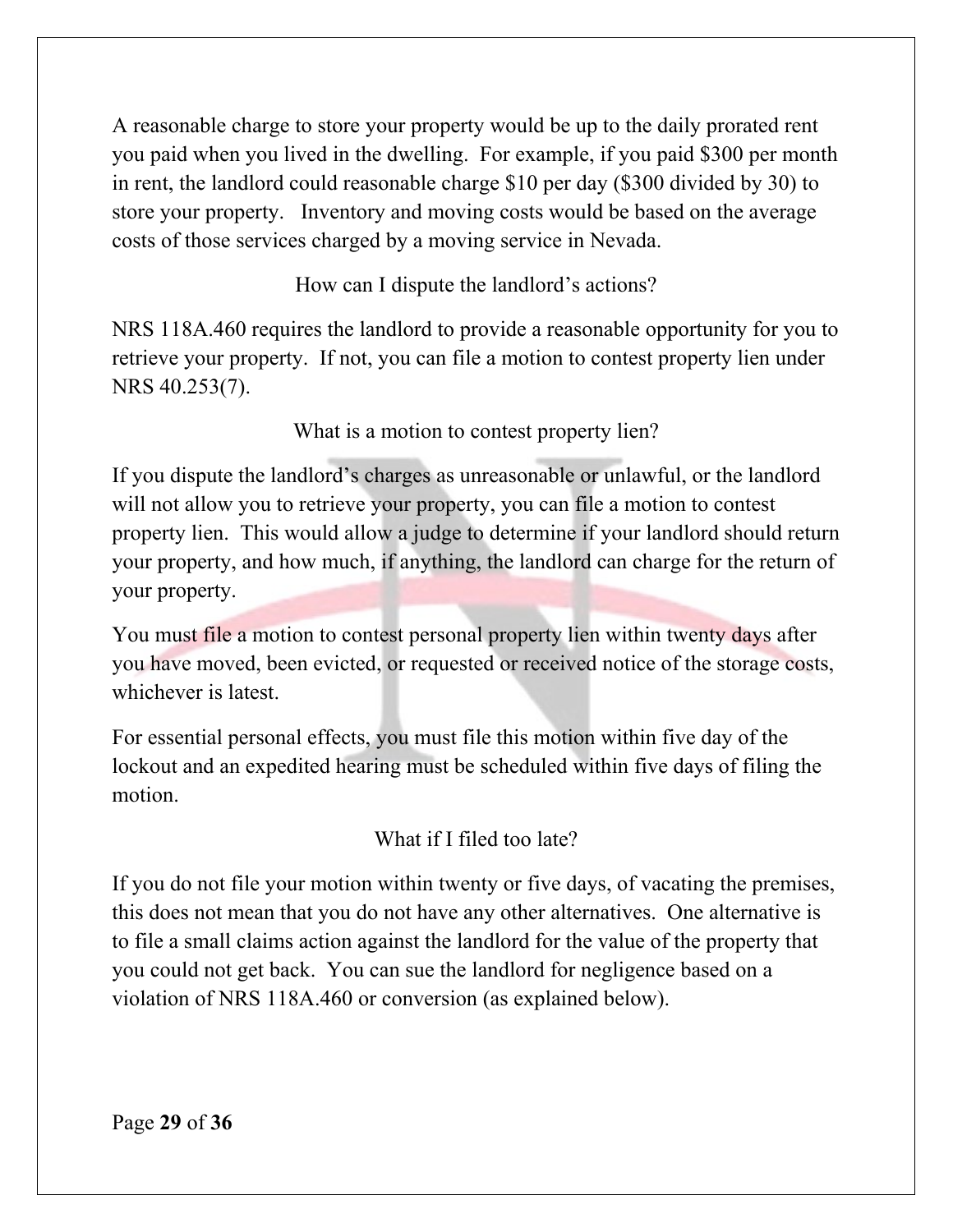### What is conversion?

If the landlord has not stored your property for thirty days and gave your property to someone else, you can claim conversion and sue this person. "Conversion" is the civil law equivalent of stealing or embezzling. A conversion occurs whenever there is a serious interference to a party's rights in his property. *Wantz v. Redfield, 326 P.2d 413 (Nev. 1958).*

Conversion exists where either the landlord or someone else exerts wrongful dominion or control over your personal property or wrongful interferes with your control over the property. The act constituting "conversion" must be an intentional act, but it does not require wrongful intent and is not excused by care, good faith, or lack of knowledge. Conversion does not require a manual taking. "Conversion" is where one makes an unjustified claim of title to personal property or asserts an unfounded lien to said property which causes actual interference with your right of possession. *Bader v. Cerri, 609 P.2d 314, 317 n. 1 (Nev. 1980).* 

When conversion occurs, you should receive full compensation for your actual losses. *Boylan v. Huguet, 8 Nev. 345 (1873).* The return of the property converted does not excuse the conversion. Such return does serve to lessen the damages. *Winkler v. Hartford Acc. and Indem. Co. 168 A.2d 418 (N.J. 1961).*

\* \* \*

### **Part 6-Foreclosure or Sale and Tenants' Rights**

### **I. Foreclosure Process**

NRS 40.255 deals with the rights of a tenant whose landlord has sold or transferred the property or is going through foreclosure. NRS 40.255 can be broken up into two different situations: when landlord voluntarily transfers property, either through sale or gift, and involuntarily transfer, like foreclosure. We will cover foreclosure first.

Page **30** of **36** Generally, you will know whether your landlord is going through foreclosure. The bank must provide notice to the landlord and post this notice on the property. If you have any doubts, property records are available to the general public. Your local county recorder's office will have a notice of default (initiating the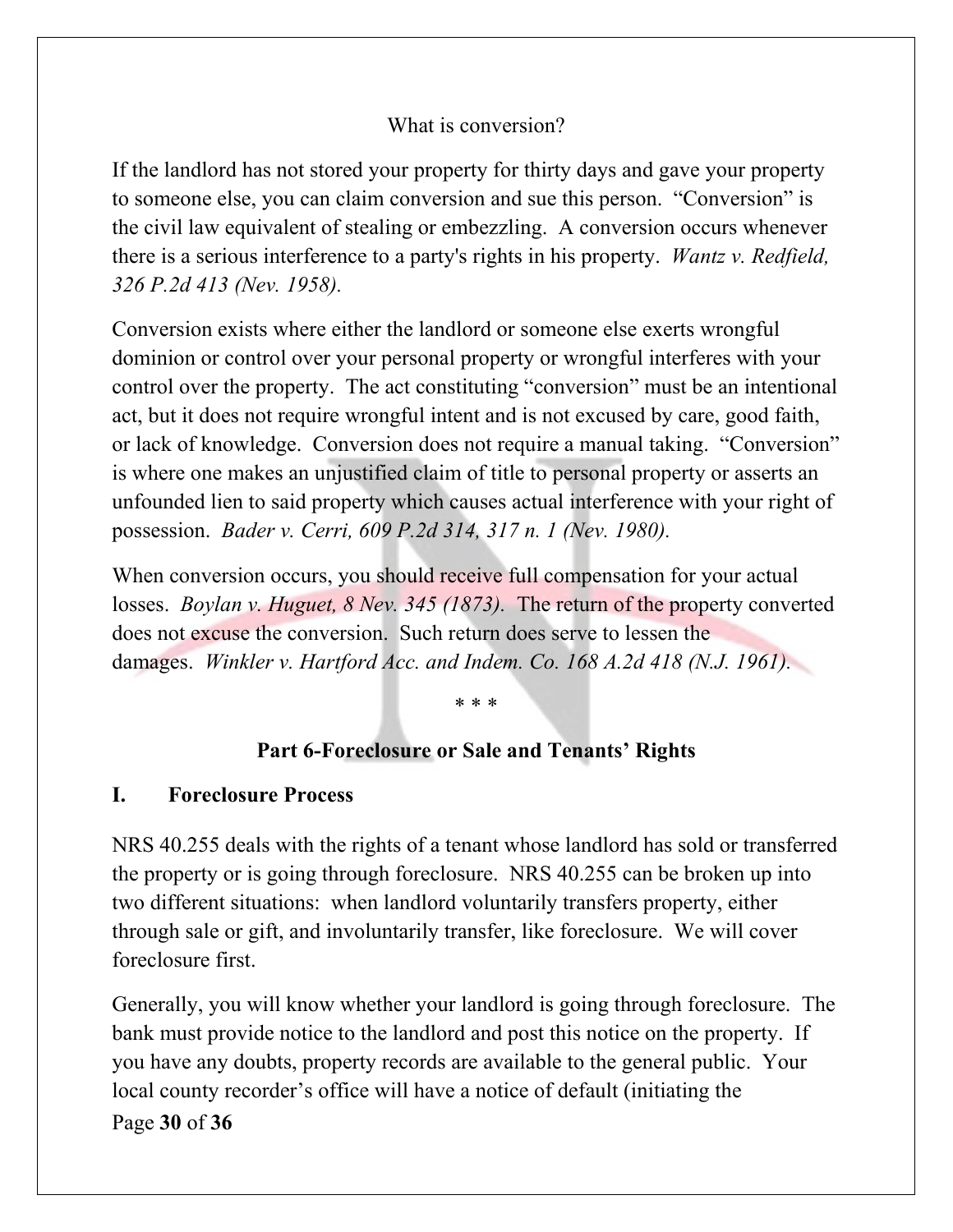foreclosure process), the notice of sale (the last notice before the sale), and any other foreclosure notices required by law. Transfer of title documents will also be available. These documents demonstrate who has legal title of your dwelling and whether a foreclosure is pending. Most recorder offices require the parcel number of your property. This information can usually be obtained from the county tax assessor.

Nevada's trust deed foreclosure process is long, at least three months and twentyone days. Even though the landlord is in foreclosure, you must continue to pay rent to the landlord or you can be evicted.

### Notice of Default

The most common foreclosure process in Nevada is the trust deed foreclosure contained in NRS Chapter 107. If your landlord fails to make a mortgage payment, the bank or its agent must first serve a notice of default and election to sell. The bank or its agent must also post this notice of default, along with a Notice of Tenant's Rights, on your dwelling, NRS 107.086. The Notice of Tenant's Rights purportedly informs you of your rights as a tenant and the problems with this notice are explained in greater detail below.

Three months must elapse before the bank can continue with the foreclosure. All of this time, you must pay rent to the landlord or you can be evicted. Informal mediation with the lender is always available to your landlord, or filing a Chapter 13 bankruptcy, and this may cause a delay in the foreclosure process. It is not uncommon for the foreclosure process to take more than three months and twentyone days.

### Notice of Sale

Page **31** of **36** Three months after the notice of default is issued, or after the mediation process has concluded, whichever is longer, the bank must then send a notice of sale. This notice must advise the landlord that the dwelling will be sold twenty-one days (or more) after the notice of sale is recorded. You will this notice of sale, along with another Notice of Tenant's Rights. The Notice of Tenant's Rights informs you of your rights as a tenant. Your landlord has until five day before the sale at auction to save the dwelling from foreclosure.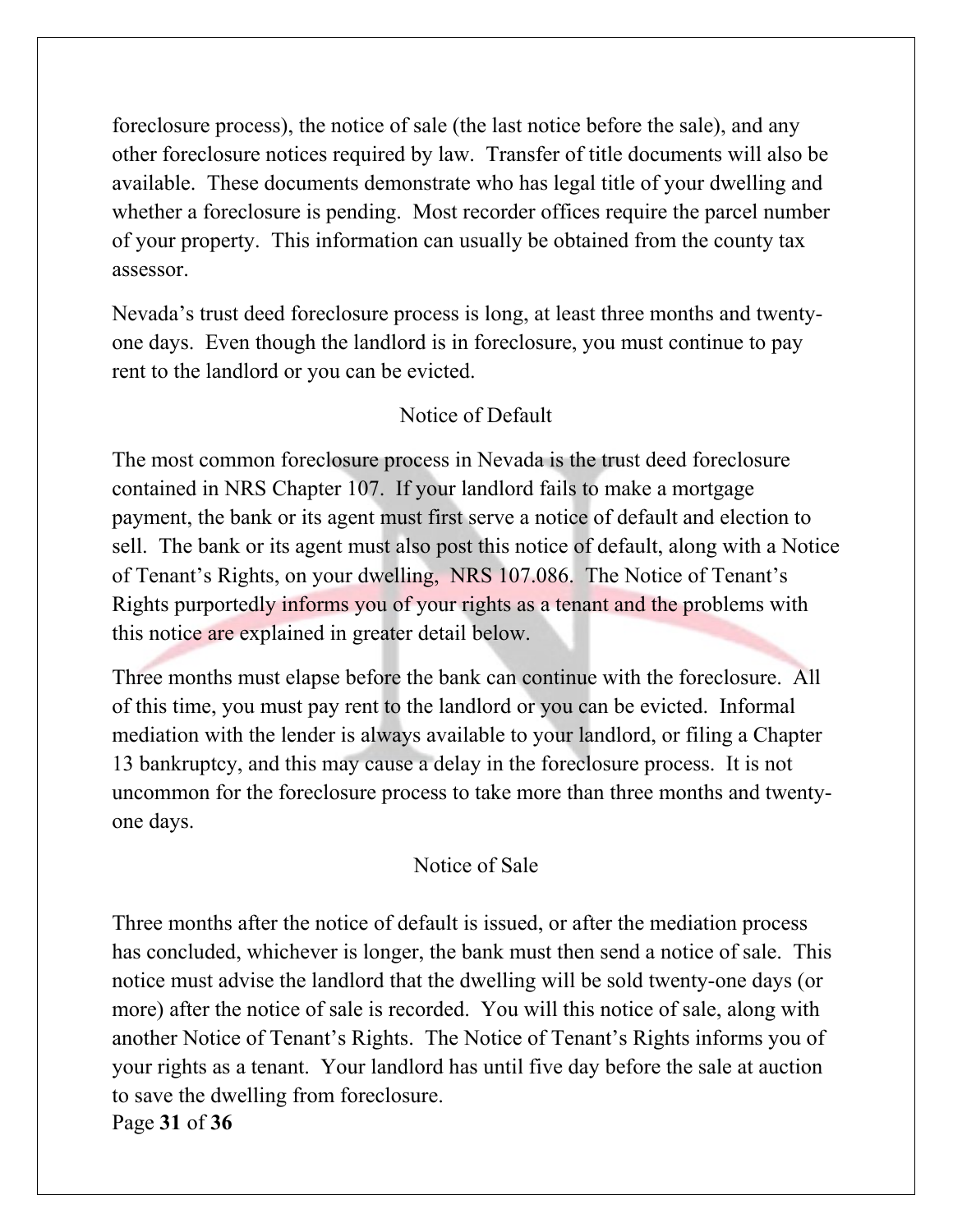Do I have to pay rent even though the landlord is in foreclosure?

Even though the landlord may not be paying the mortgage, you must continue to pay the rent as long as you live in the dwelling and the landlord owns the property. NRS 118A.210 requires a tenant to pay rent for use and occupancy of a dwelling. If rent is not paid, the landlord can evict you with a five day pay rent or quit notice. If you do not pay the rent, you will be evicted.

Can a real estate agent enter my home?

The landlord or real estate agent has a right to show your dwelling to potential buyers or for the purposes of inspection, to make necessary repairs or to provide necessary services, or to exhibit the dwelling to workmen, or anyone else with a bona fide interest in inspecting the premises. NRS 118A.330(1). The landlord or real estate agent must provide twenty-four hours advance notice and you cannot unreasonably withhold your permission to allow these showings.

If the landlord or real estate agent provides twenty-four hours advance notice, accesses your dwelling based on purposes of showing the dwelling to prospective buyers, and visits at reasonable times during normal business hours, then you may not be able to do anything about it.

# Is a lock box legal?

A lock box is not legal under Nevada law because the landlord must provide twenty-four hours notice before entering your dwelling and the lock box allows instant entry. A lock box is a locked container that is attached to your front door handle. The container holds the key to your dwelling. The lock box provides little or no notice and you can refuse to allow the landlord or real estate agent to put the lock box on your door. If the landlord installs a lock box on your door without your permission, you can seek an injunction.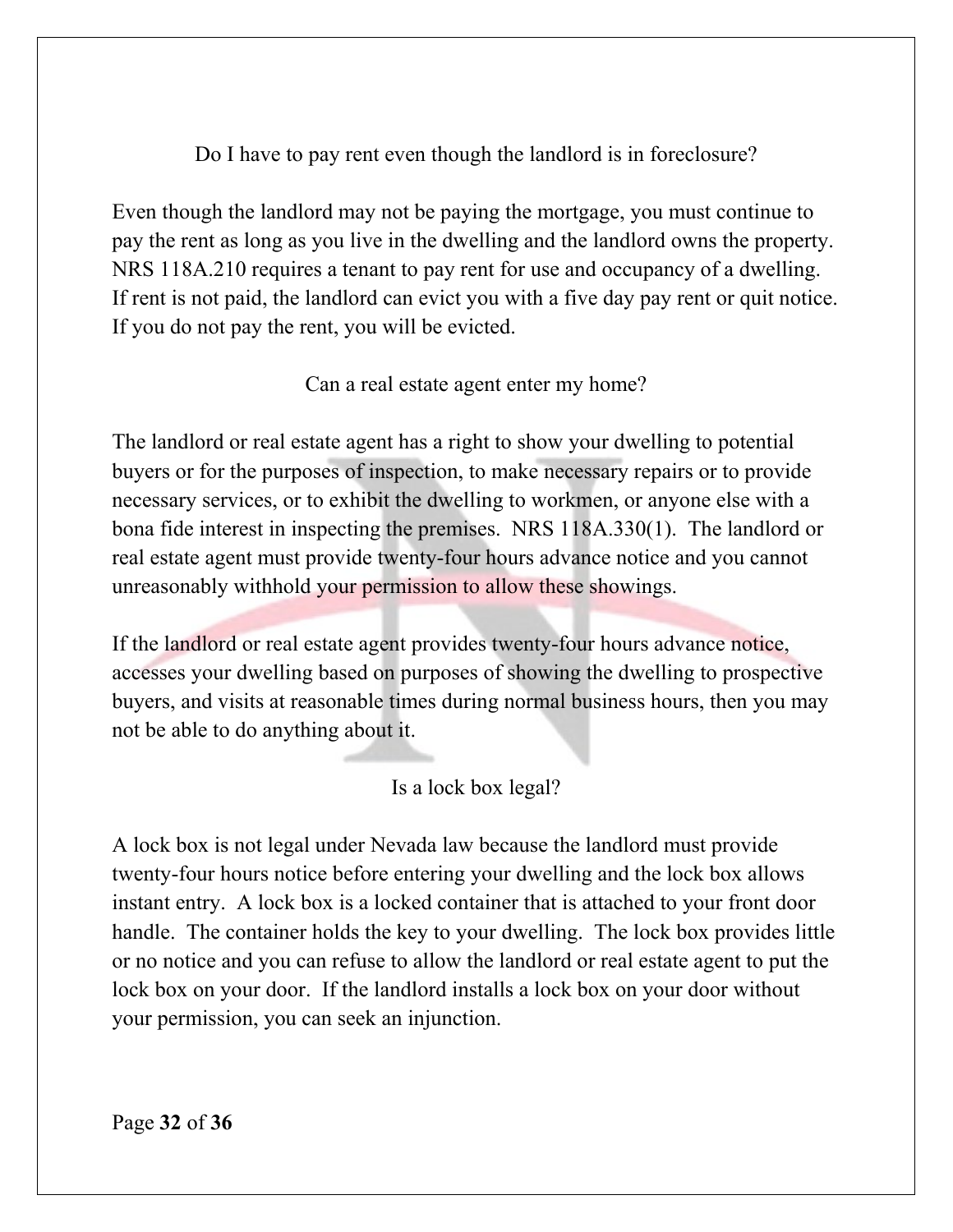NRS 118A.500 allows you to seek an injunction to stop the landlord from abusing the right to access your dwelling. A lock box would be an abuse of the landlord's right to access your dwelling. If a lock box is on your door handle, you should send a written request to the landlord asking the landlord to respect your rights under NRS 118A.330. NRS 118A.500 allows you to terminate the rental agreement or seek an injunction if the landlord abuses access.If you send written notice to the landlord, you should request that the landlord remove the lock box and provide twenty-four hours advance notice before showing the dwelling.

Asking the landlord to comply with NRS 118A.330 is not a reason to evict you. In fact, it would constitute retaliation under NRS 118A.510 and provide a defense to an eviction notice.

If you allow the lock box and want to change your mind, you should notify the landlord. You can refuse to let the landlord or real estate agent into your dwelling without advance notice and you can exclude them or call the police if the landlord or real estate agent enters and will not leave.

No notice is allowed in an emergency. Showing the home to potential buyers is NOT an emergency.

# **II. Eviction of a Tenant Occupied Dwelling after Foreclosure and Sale or Transfer of Ownership**

Foreclosure/How much time will I have?

Three months after the notice of default, and twenty-one days after the notice of sale, the dwelling can be sold at auction. Often, the bank will take back the property if no acceptable bid is made at the foreclosure auction. After title to the property is taken away from your landlord, you can voluntarily leave after the foreclosure and we recommend providing notice to the new owner. NRS 40.255 provides this right.

Page **33** of **36**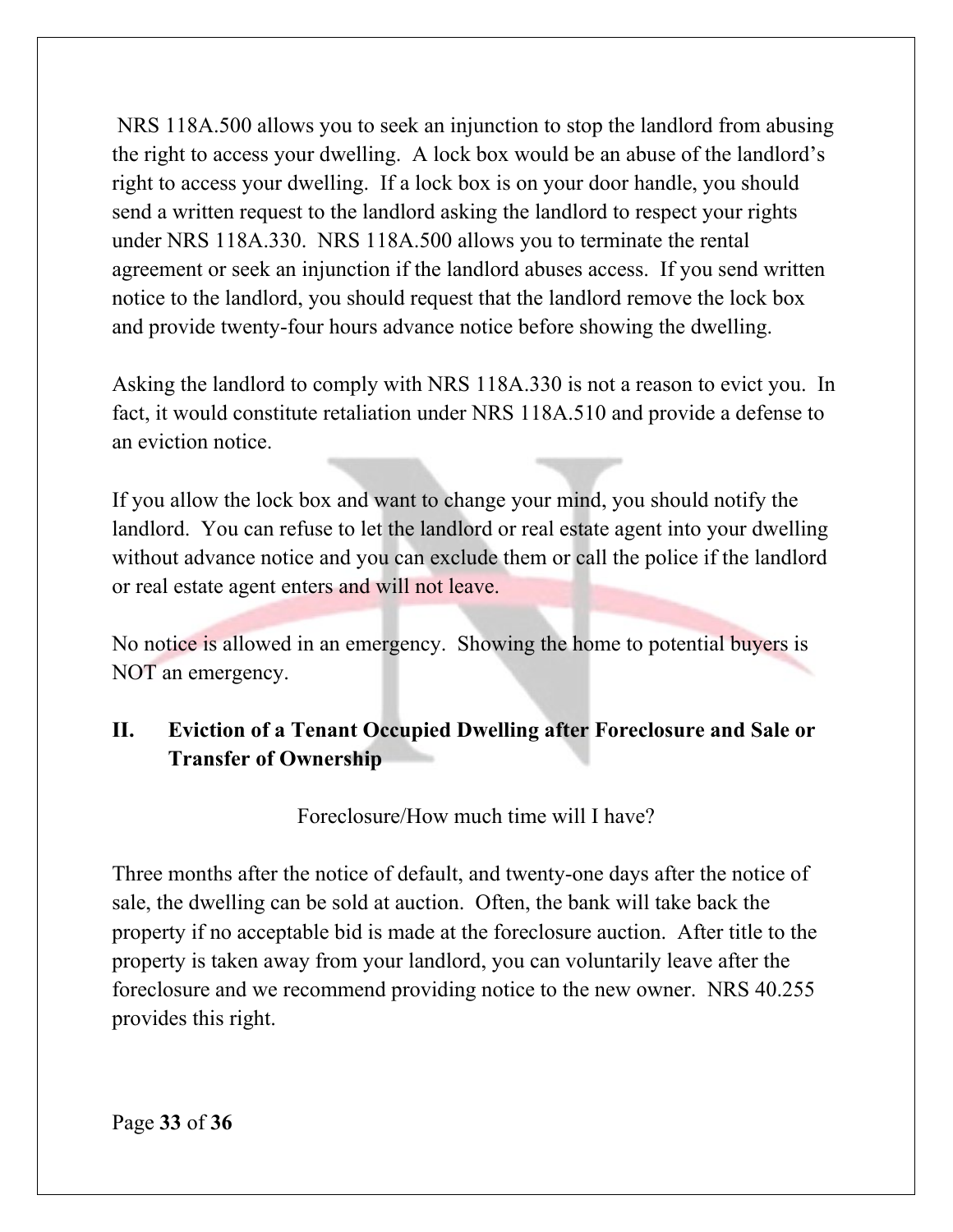If you stay, you must pay your rent and abide by the terms of your lease. The new owner must honor your lease and cannot evict you until it expires. If you live in residential housing, four units or less, the new must provide a sixty day notice. The terms of your lease are enforceable during these sixty days. After the sixty days expire, the new owner must serve a summons and complaint for unlawful detainer under NRS 40.290 through 40.420 (plenary process). Summary eviction under NRS 40.253 is NOT legal.

If you live in an apartment complex or housing of more than four units, the new owner must serve a three day notice. Usually, a new owner of an apartment complex does not evict tenants without a reason, like nonpayment of rent.

If the owner still wants to proceed, the new owner must serve a summons and complaint for unlawful detainer after the three days expire. Summary eviction under NRS 40.253 is NOT legal.

If the procedure outlined above is followed, you will not have a defense to the eviction. Still, you can file an answer and appear at your hearing to ask the judge for more time to move. By law, the judge can allow up to 10 extra days before ordering your eviction. NRS 70.010.

What is "cash for keys"?

"Cash for keys" is a *voluntary* program where the new owner of a home will give you money in exchange for your promise to leave in certain amount of time, usually less than thirty days. The new owner may ask you to clean the premises before leaving. If the new owner will only pay you after you move out, then you should get the cash for keys offer *in writing.*

Sale or Transfer/How much time do I have?

"Residential Sale"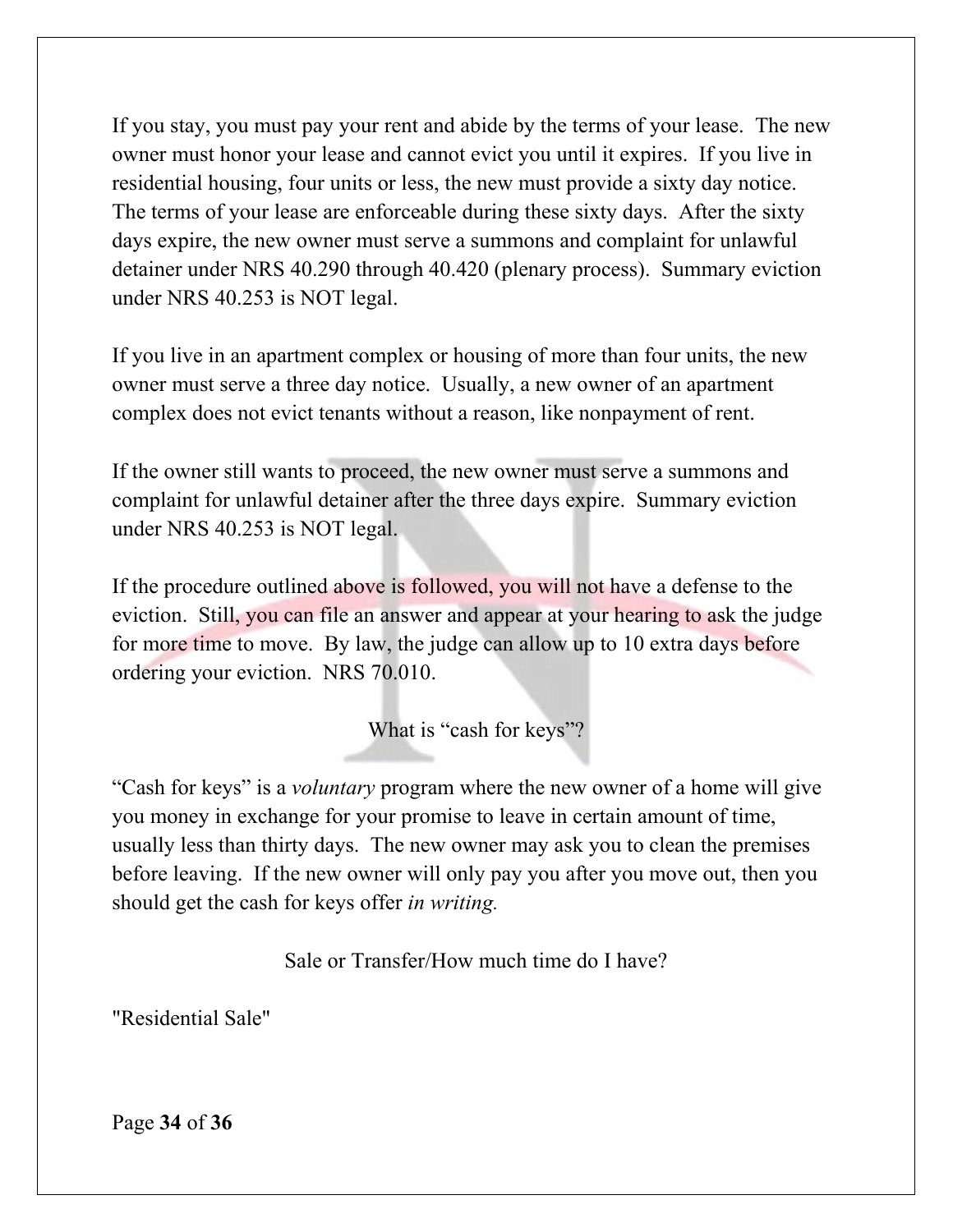If the landlord sells or transfers your residential dwelling (four units or less), and not through a foreclosure, then the new owner must honor your lease provide a thirty day notice. After the thirty days expire, or your lease expires, whichever is later, the new owner must serve a summons and complaint for unlawful detainer (plenary process). This process takes at least three weeks. You can answer the complaint and appear at your hearing, but you will not have a legal defense if the new owner follows this procedure. You can ask the judge for more time to move and the judge can allow up to ten extra days before eviction. NRS 70.010.

#### More than four units

If you live in a dwelling that contains more than four units, then the new owner must provide a three day notice, followed by a summons and complaint for unlawful detainer.

Do I have to provide a copy of my lease to the new owner?

You do not need to show the new owner your lease. However, you must demonstrate to the new owner and to the court that you are a bona fide tenant to avoid the housebreaker/squatter notice (explained above). While a lease helps establish that you are a bona fide tenant, there are other ways. Rent receipts, utility bills, and statements from neighbors also work.

### **III. Security Deposits after Foreclosure**

After the foreclosure, sale, or the property otherwise changes hands, your landlord has to transfer your deposit to the new owner, minus the deductions for damages, beyond ordinary wear and tear, cleaning fees, and unpaid rent and late fees. If the security deposit is transferred, the new owner then has the same obligations as the previous landlord and must return the deposit or provide a written accounting within thirty days after you move out.

After a foreclosure, the old owner may also return the security deposit to you, after making any deductions allowed under NRS 118A.242 (explained above).

Page **35** of **36**